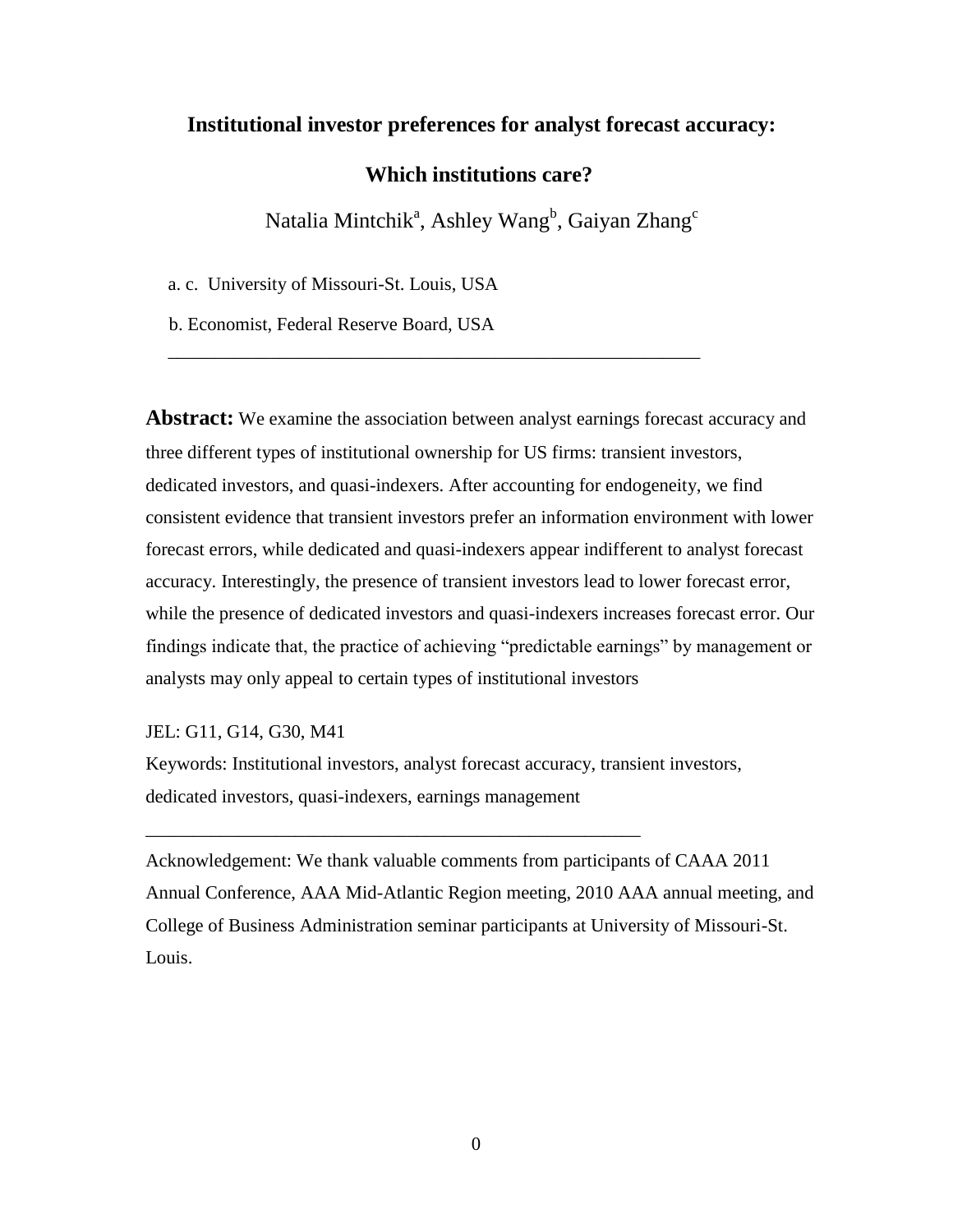### **I. Introduction**

In this paper, we investigate the association between the analyst earnings forecast accuracy and three types of institutional ownership, i.e., transient investors, dedicated investors, and quasi-indexers. Institutional investors constitute more than 50% of the US aggregate corporate ownership (Smith 1996) and are responsible for about two-thirds of daily stock trading (Hutchins 1994). Prior research has documented both the prominent role of this group in corporate governance and its significant impact on the information environment. It has also highlighted the importance of considering the differences in investment horizons and styles of institutional investors in various decision domains and price impacts (e.g., Bushee, 1998; 2001; Koh, 2007; Chen, Harford, and Li, 2007; Wang and Zhang 2009; An and Zhang, 2013).

Higher accuracy of analyst forecasts is a common outcome of better corporate disclosure practices and improved corporate governance. In general, institutional investors who follow the "prudent person" standard in their investment choices could be attracted to companies with more accurate analyst earnings forecasts. Institutional investors perceive such companies to be less risky and view the accuracy of analyst earnings forecasts as a "safety-net attribute" (Badrinath et al., 1989), an indicator of reduced information asymmetry, lower price impact (Falkenstein, 1996; Gompers and Metrick, 2001), better corporate disclosure and improved corporate governance (Bushee et al., 2007). Moreover, because institutional investors care about corporate governance (Bushee et al., 2007), disclosure quality (Bushee and Noe, 2000), and price impacts (Falkenstein, 1996; Gompers and Metrick, 2001) in a different way, analyst forecast accuracy should have different impacts on investment decision of various institutional investors.

Due to different investment horizon, portfolio turnover and the degree of diversification, we hypothesize that different styles of institutional investors lead to disparities in their sensitivity to earnings forecast accuracy. Transient investors have a short-term investment focus, a high portfolio turnover and high diversification, thus, are more sensitive to stock liquidity. They are especially obsessed with immediate earnings targets (Bushee 2001). In the presence of transient investors, management employs "discretionary accruals" more extensively (Koh 2007). Transient investors might be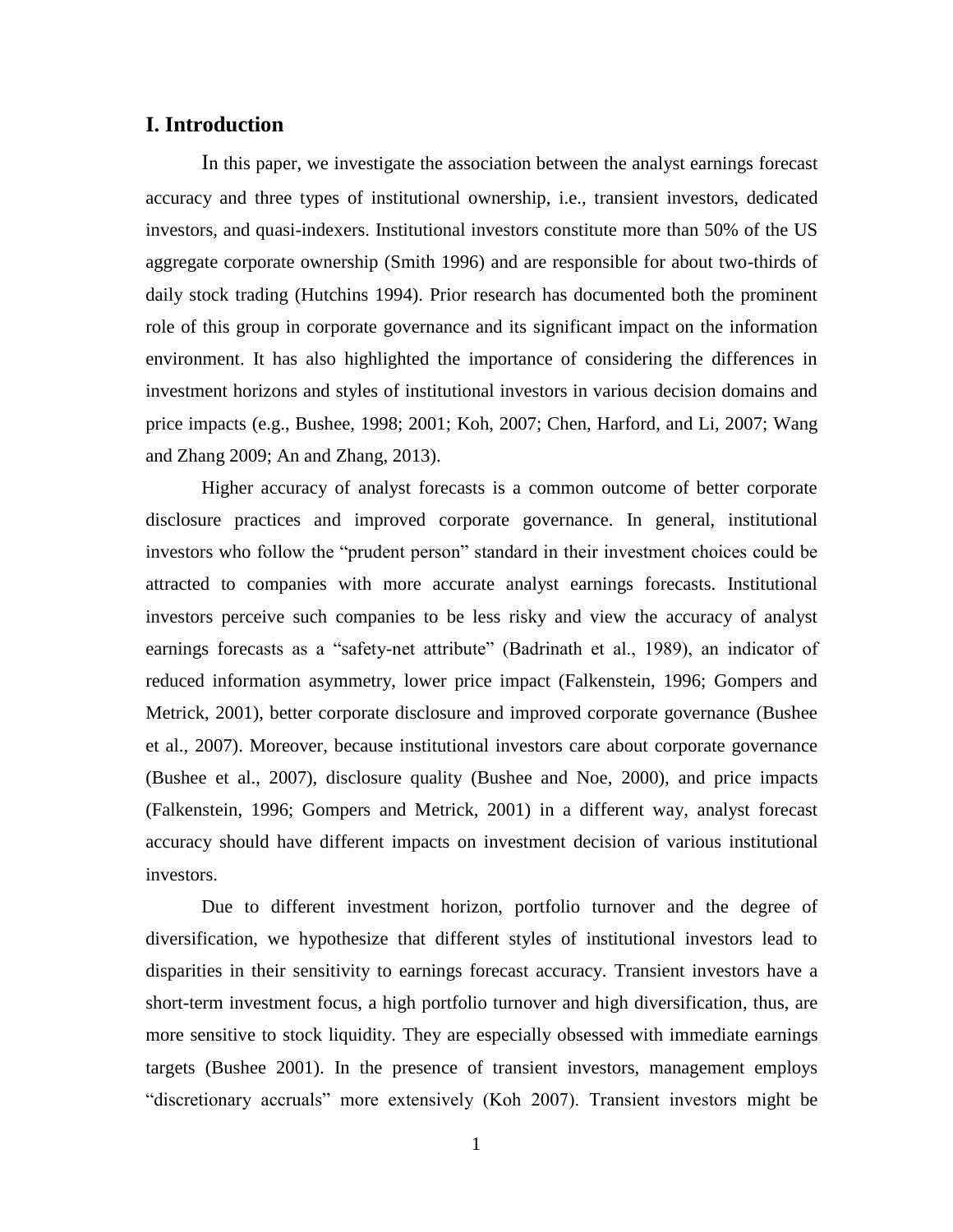interested in the accuracy of analyst earnings forecasts as a factor that reduces the price impact of trades. Therefore, they should be attracted to companies with more accurate analyst earnings forecasts because they perceive such companies to be less risky, with less information asymmetry and a lower price impact.

Dedicated investors have a long-term focus with a low portfolio turnover and concentrated investment. They have better access to private information and the resources necessary for adequate information processing. Their monitoring role in corporate governance may further give them an informational advantage (Bushee and Noe 2000; Porter 1992; Wang and Zhang 2009). An example of dedicated investors is Warren Buffet's Berkshire Hathaway. Dedicated investors may prefer forecast accuracy if the increased accuracy signals decreased investment risk. Nonetheless, they may perceive accurate analyst forecast as a result of more disclosures and analyst guidance as a negative sign because they lose their information advantage and the value of independent information processing, and hence opportunities of profiting from mispricing. Due to the offsetting effects, the impact of forecast accuracy on dedicated investors is an empirical question to explore.

Quasi-indexers are characterized by diversified portfolio and low portfolio turnover and are likely to follow the "buy and hold" strategy. An example is California pension fund (CalPERS). Quasi-indexers with a large number of portfolio stocks may prefer higher quality disclosure as a way to offset monitoring costs (Bushee and Noe, 2001) and thus like accurate analyst forecast. On the other hand, they may dislike analyst forecast accuracy if it leads to fewer opportunities of profiting from mispricing. Additionally, if they track the performance of a certain index, they may form their portfolios by simply following certain index components. As a result of these factors, their holding may be insensitive to the accuracy of the analyst earnings forecasts.

By combining earnings forecast data and disaggregated institutional investor data for US firms, we find that the association between total institutional ownership and analyst forecast accuracy is insignificant. This could be due to offsetting effects from various types of institutions that respond to forecast error levels in their investment decisions differently. Indeed, we find negative (positive) relationship between the percentage of transient (dedicated) investors and forecast error, and insignificant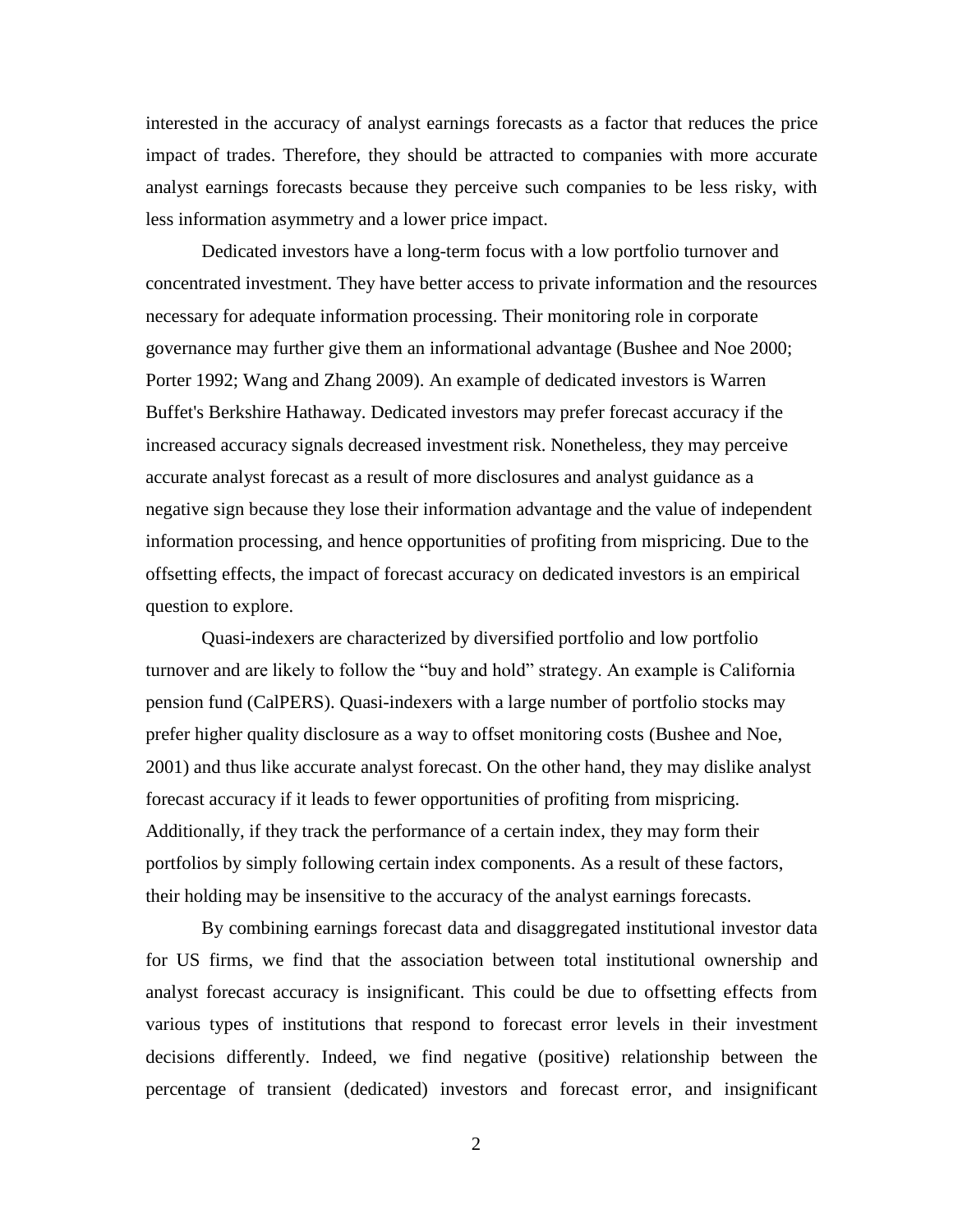relationship between quasi-indexers and forecast error, after controlling for firm characteristics and time effect.

However, the presence of institutional investors may have a feedback effect on analyst forecast accuracy. Managers or analysts may react in response to institutional ownership demand effects by making more/less disclosures or being more/less diligent in producing accurate forecast. Therefore, we apply the simultaneous equation method to account for the endogeneity issue, following the approach of Bhojraj and Sengupta (2003). In line with our hypothesis, we find that transient investors desire investment in low forecast error firms. Forecast accuracy has a positive impact on the holding of dedicated investors, although the relationship is barely significant. Quasi-indexers appear indifferent to analyst forecast accuracy. Moreover, we find that a higher percentage of transient investors lead to lower forecast error, whereas a higher percentage of dedicated and quasi-indexers contributes to higher forecast errors. This could be due to a demand effect that transient investors prefer less information asymmetry and therefore more management disclosures and more accurate analysis from analysts. Dedicated investors and quasi-indexers have their own information advantage, and therefore are less likely to push the managers to make more disclosures or demand analysts to make more accurate forecasts. In addition, we document differences in preferences of different types of institutional investors toward other basic corporate characteristics such as company size, leverage, analyst following, and stock liquidity.

Overall, our results confirm the validity of prior calls to account for investors' heterogeneity in both research models and managerial decisions, rather than to cast institutional investors as a homogeneous group (e.g, Koh, 2007; Wang and Zhang, 2009; An and Zhang, 2013). Treating institutional investors without decomposition will preclude uncovering any genuine links in such cases. While prior earnings management research has concluded that the market pays close attention to analyst earnings forecasts by rewarding (punishing) firms for meeting (missing) these benchmarks, and that management "manages earnings" in response to investors' expectations (e.g., Graham et al., 2005), which *particular* types of market participants are responsible for this market reaction remains unclear. If the impact of analyst forecast accuracy on investor's holding is different, then our understanding of the mechanism of market reactions and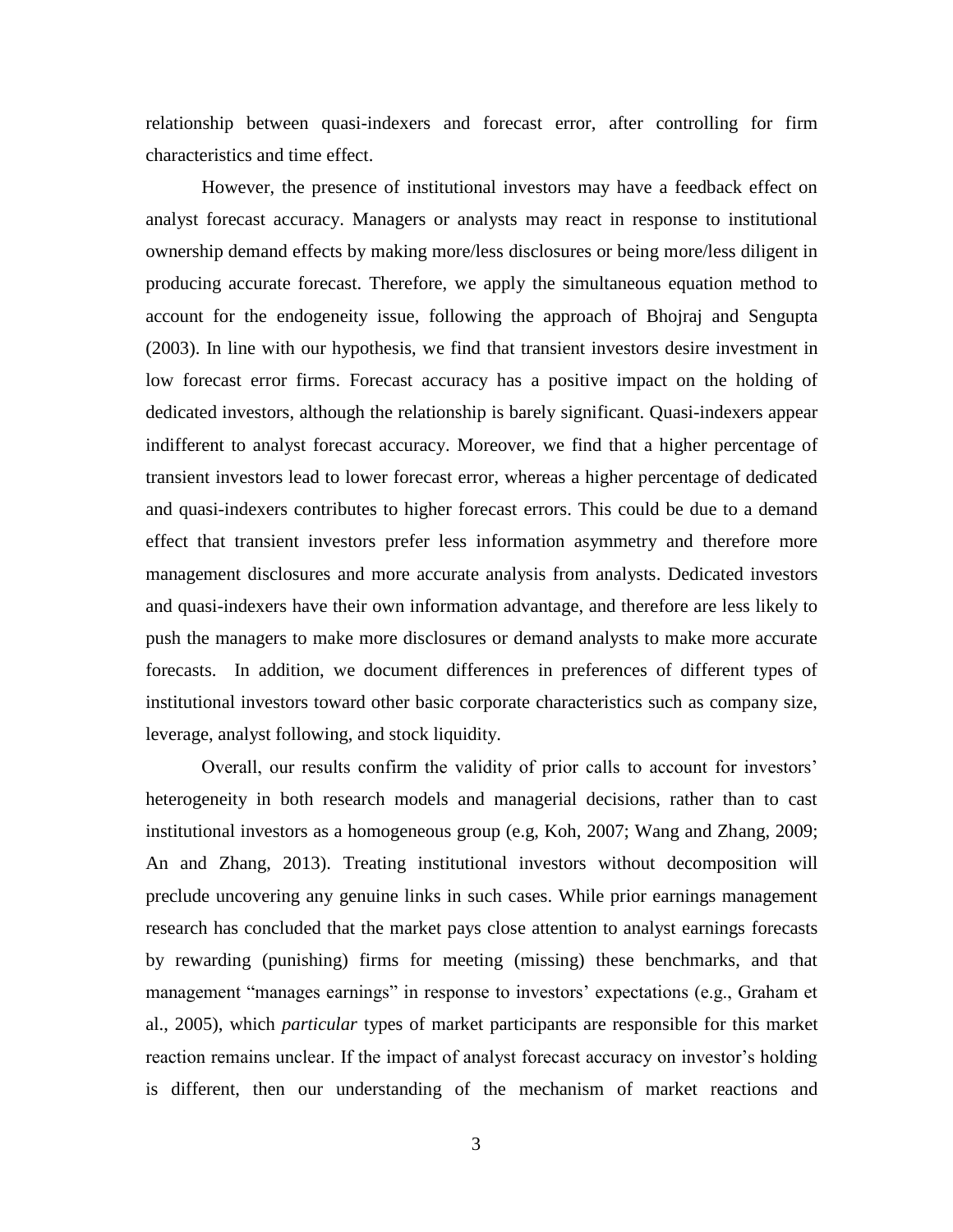management's related motivation is incomplete. This may result in erroneous implications for mandatory disclosures and corporate governance issues.

We contribute to the literature by demonstrating the asymmetric impact of forecast accuracy on investment decisions across different types of institutional investors. We provide consistent evidence from both the association analysis and simultaneous equation analysis that transient investors are attracted to the companies with lower forecast errors and they are the likely source of the previously documented positive market responses to forecast accuracy. This is consistent with the finding by Bushee and Noe (2000) that improvements in disclosure quality produce contemporaneous increases in ownership primarily by transient-type institutions. We draw attention to the fact that corporate executives might be unaware that their self-admitted focus on earnings predictability at the expense of long-term value (Graham et al., 2005) caters to the interest of only the limited group of the institutional investors and might contribute to stock volatility. Our study also provides useful insights for members of corporate Audit Committees, who should be aware that the dominance of transient investors increases executives' motivation for managing earnings, and for external auditors who might consider "investor base" as an additional factor in their risk assessment models.

The remainder of this paper proceeds as follows. In the next section of this paper, we provide a review of the prior literature and develop our hypotheses. In section 3, we identify data sources and describe our sample. We then explain our model and present results of our multivariate analyses and simultaneous equations modeling. We conclude with a discussion of implications of our study results.

# **2. Theoretical Background and Hypotheses**

### **2.1 Literature**

Prior studies about motivations for earnings management have examined the market reaction to whether firms meet or miss analyst earnings forecasts and concluded that the market rewards (punishes) firms for meeting (missing) these benchmarks. Annual abnormal returns are higher for companies that consistently meet earnings targets (Kasznik and McNichols, 2002). Further, market penalties for missing forecasts are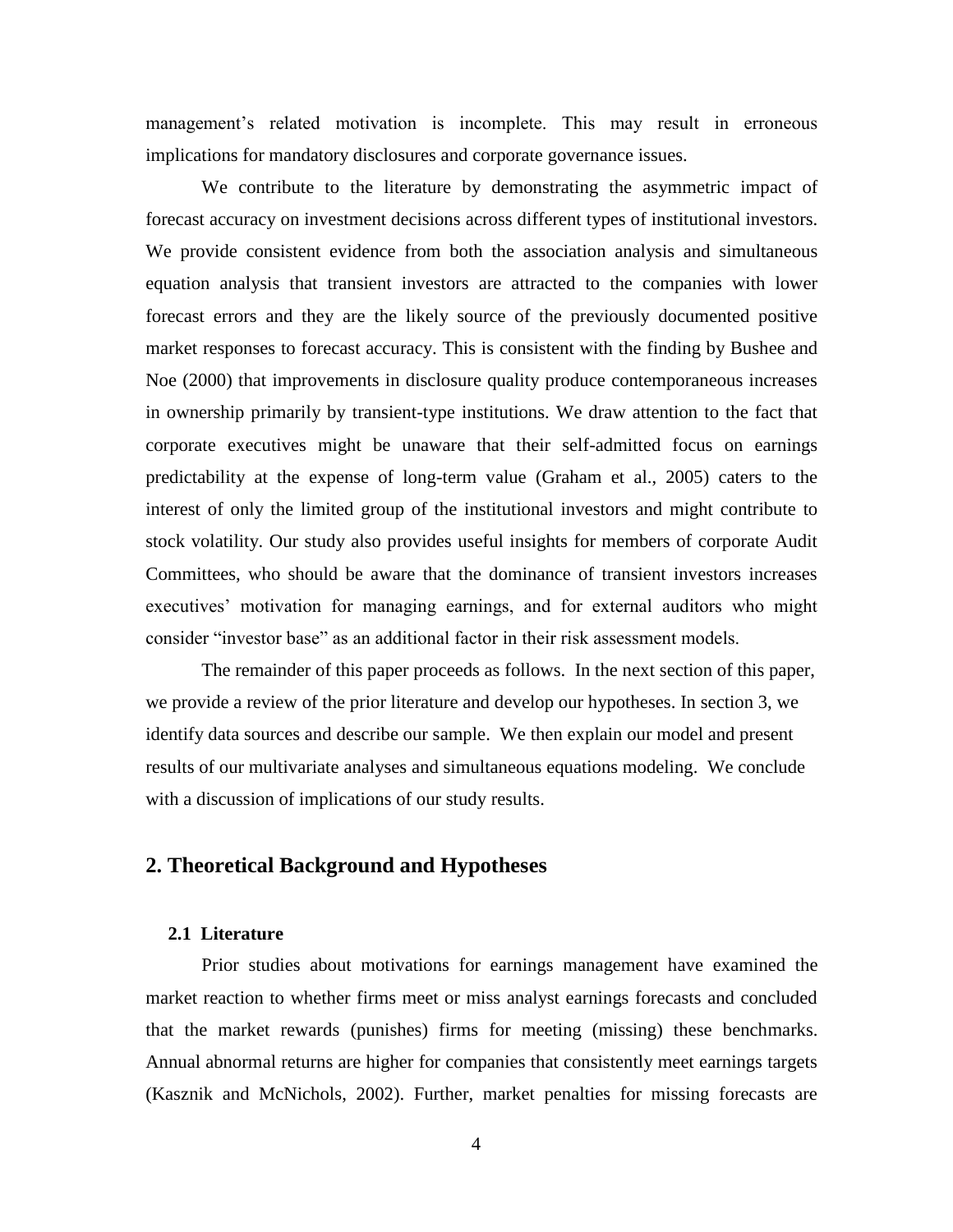greater than the rewards for beating forecasts (Lopez and Rees, 2002). Finally, meeting analysts' expectations recently became the most critical earnings threshold for corporate management (Brown and Caylor, 2005).

Researchers provide competing explanations for these phenomena. Burgstahler and Dichev (1997) employ prospect theory and argue for an irrational asymmetric response to bad versus good news. Instead, Kasznik and McNichols (2002) explain this anomaly from the efficient market perspective. They suggest that the market perceives meeting or missing a benchmark as a signal of the direction of future earnings, and that meeting a benchmark consistently is an indicator of reduced investment risk.

We contribute to this line of literature by examining how institutional investors, as a group, view the signal of earnings forecast accuracy and whether different types of institutional investors differ in their investment reactions to this signal. Our study complements prior accounting research about earnings management in several important ways. First, while prior studies modeled beating/missing forecasts as a dichotomous variable, we address investors' reaction to the more complex signal of overall earnings forecast accuracy. Second, our study is an association study, not an event study, and our focus is on the relatively long-term impact rather than immediate impact of forecasting accuracy. Third, we do not assume the homogeneity of investors' decision algorithms. Instead, we identify investors' heterogeneity and speculate about the divergence of their investment strategies. The focus of our inquiry is on institutional ownership as a whole group and by different types of institutional investors.

Research about the impact of investors' heterogeneity on corporate environments builds on the methodology of Bushee (1998), which assigns institutional investors to one of three empirically distinct clusters based on their trading patterns: transient investors, quasi-indexers, and dedicated investors. We employ this methodology and examine whether different investment horizons of institutional investors lead to disparities in their attention to the accuracy of analyst earnings forecasts. We predict significant differences in the sensitivity of institutional investors to earnings forecast accuracy. We complement findings of prior studies on determinants of institutional ownership (e.g., O'Brien and Bhushan 1990; Bushee and Noe 2000) and on studies exploring the impact of the presence of institutional ownership on corporate governance and information asymmetry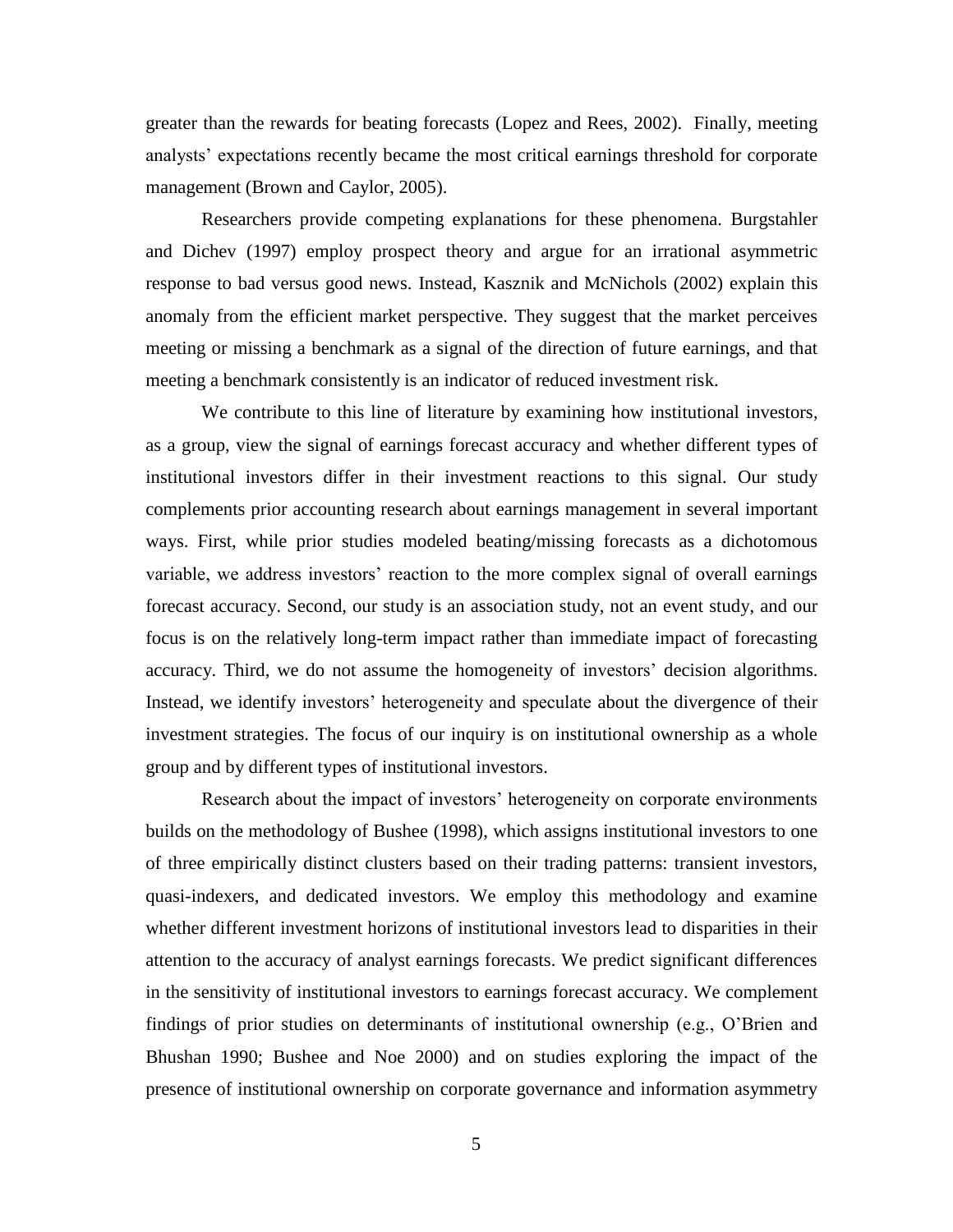(e.g., Frankel et al., 2006; Ashbaugh-Skaife et al., 2007; Ajinkya et al. 2005; Shleifer and Vishny, 1997).

#### **2.2 Hypotheses development.**

The accuracy of analyst forecasts is a complex signal that reflects the degree of transparency in the corporate information environment and captures a variety of underlying factors, such as analyst following and corporate disclosure practices. Therefore, there are many reasons why institutional investors could be sensitive to accuracy of analyst forecasts.

First, institutional investors could be attracted to companies with more accurate analyst earnings forecasts because they perceive such companies to be less risky. Institutional investors manage financial portfolios for their clients, are subject to a variety of legal restrictions on their activities, and should follow the "prudent person" standard in their investment choices (Cummins et al., 1980; Cummins and Westerfield, 1981; Badrinath et al., 1989; O'Brien and Bhushan, 1990; Gompers and Metrick, 2001). Institutional portfolio managers are constantly evaluated and are motivated to present their choices as reasonable, well-informed, and discreet. During times of inferior portfolio performance, "a 'safety-net' is provided to managers if they can demonstrate that their judgment regarding the soundness of a particular investment choice was shared by others" (Badrinath et al., 1989, p. 607). Kasznik and McNichols (2002) suggest that the market perceives meeting analyst forecasts consistently as a signal of reduced investment risk. If this is true, institutional investors will find it easier to justify their investment in companies with more accurate earnings forecasts and to provide proof of care to their fiduciaries, should the need arise. Thus, institutional portfolio managers might perceive the accuracy of analyst earnings forecasts as a "safety-net attribute" (Badrinath et al., 1989).

Second, institutional investors value analyst earnings forecasts accuracy if they see it as a factor that reduces the price impact of trades. Higher accuracy of analyst forecasts is a common outcome of better corporate disclosure practices. In addition, increased forecast accuracy is an objective, tangible outcome of those disclosure practices, as compared to perceptions of analysts about those practices. Prior research demonstrates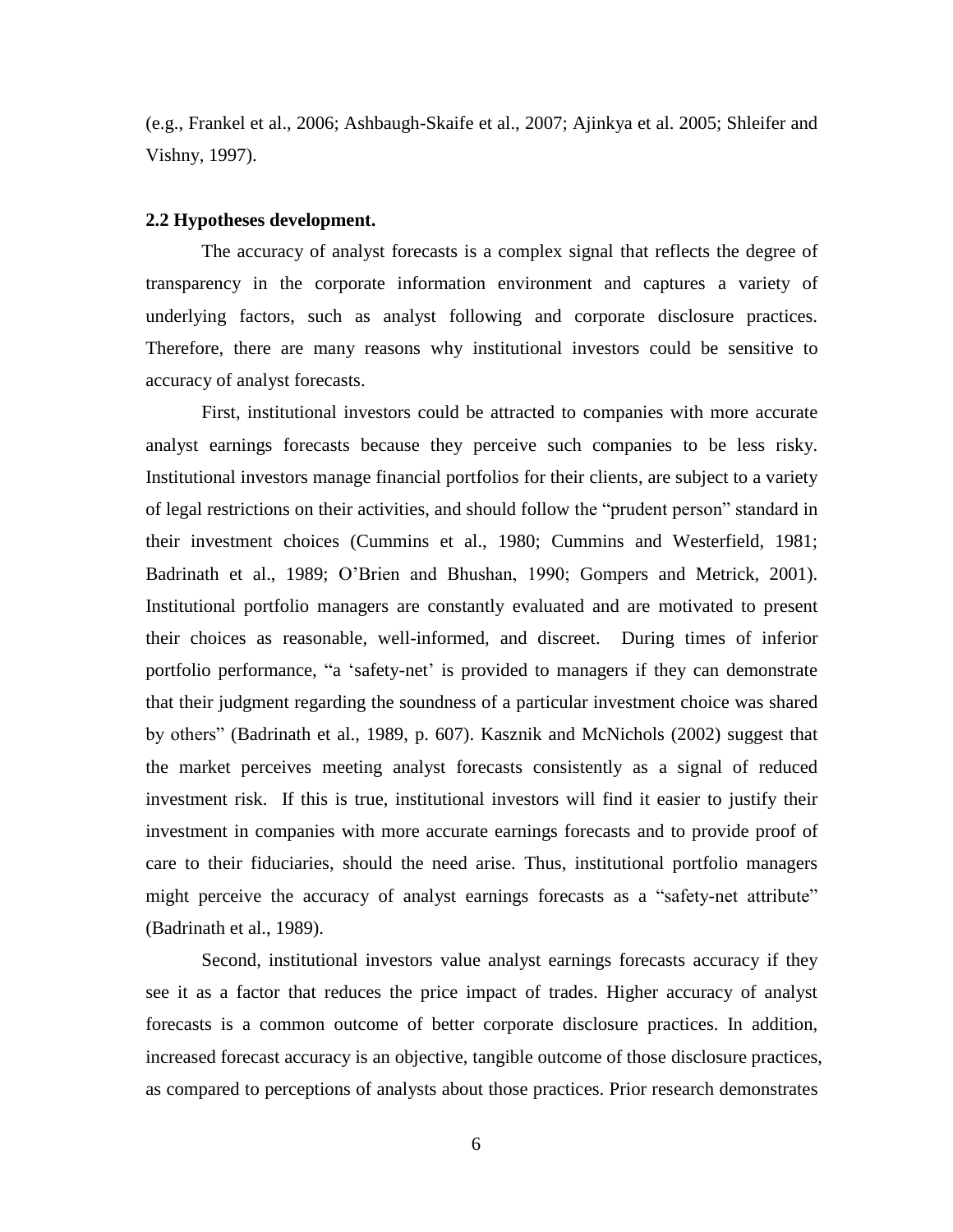that (1) institutions tend to invest in companies with a lower price impact (Falkenstein, 1996; Gompers and Metrick, 2001) and (2) greater disclosures reduce information asymmetry and decrease price impact (Diamond and Verrecchia, 1991).

Third, institutional investors might see improved forecast accuracy as a signal of improved corporate governance. Bushee et al. (2007) suggest that certain groups of institutional investors consider governance mechanisms in their investment choices. Thus, if those investors see increased analyst forecast accuracy as an outcome of improved corporate governance, they may include forecast accuracy as a factor in their investment decisions as well.

However, analyst forecast accuracy may change information conditions in the market and profitable trading opportunities opportunities, leading institutional investors to respond to this signal. Elliott et al. (2009) suggest that some categories of institutional investors attempt to anticipate the reaction of other market participants to certain signals in order to profit from temporal mispricing. More accurate forecast may make some investors lose their information advantage and trading opportunities from mispricing. In addition, some investors may not be sensitive to forecast accuracy if they choose portfolio by following the component firms of certain indexes. Thus, the association between the aggregate institutional holding and analyst forecast accuracy could be positive or negative.

Therefore, we turn to different groups of institutional investors, whose sensitivity to the accuracy of analyst earnings forecasts depends on their investment horizons and strategies. To capture these key parameters, we follow the methodology of Bushee (1998) and assign institutional investors, based on their trading behavior, to one of three distinct groups: transient investors, quasi-indexers, and dedicated investors.

The first group of institutional investors, transient investors, includes institutions with high portfolio turnover and high diversification. Prior research suggests that, due to their short-term investment focus, this type of institutional investor is especially obsessed with immediate earnings targets (Bushee 2001). In the presence of transient investors, management employs "discretionary accruals" more extensively (Koh 2007). Also, due to high portfolio turnover, transient investors might be especially interested in the accuracy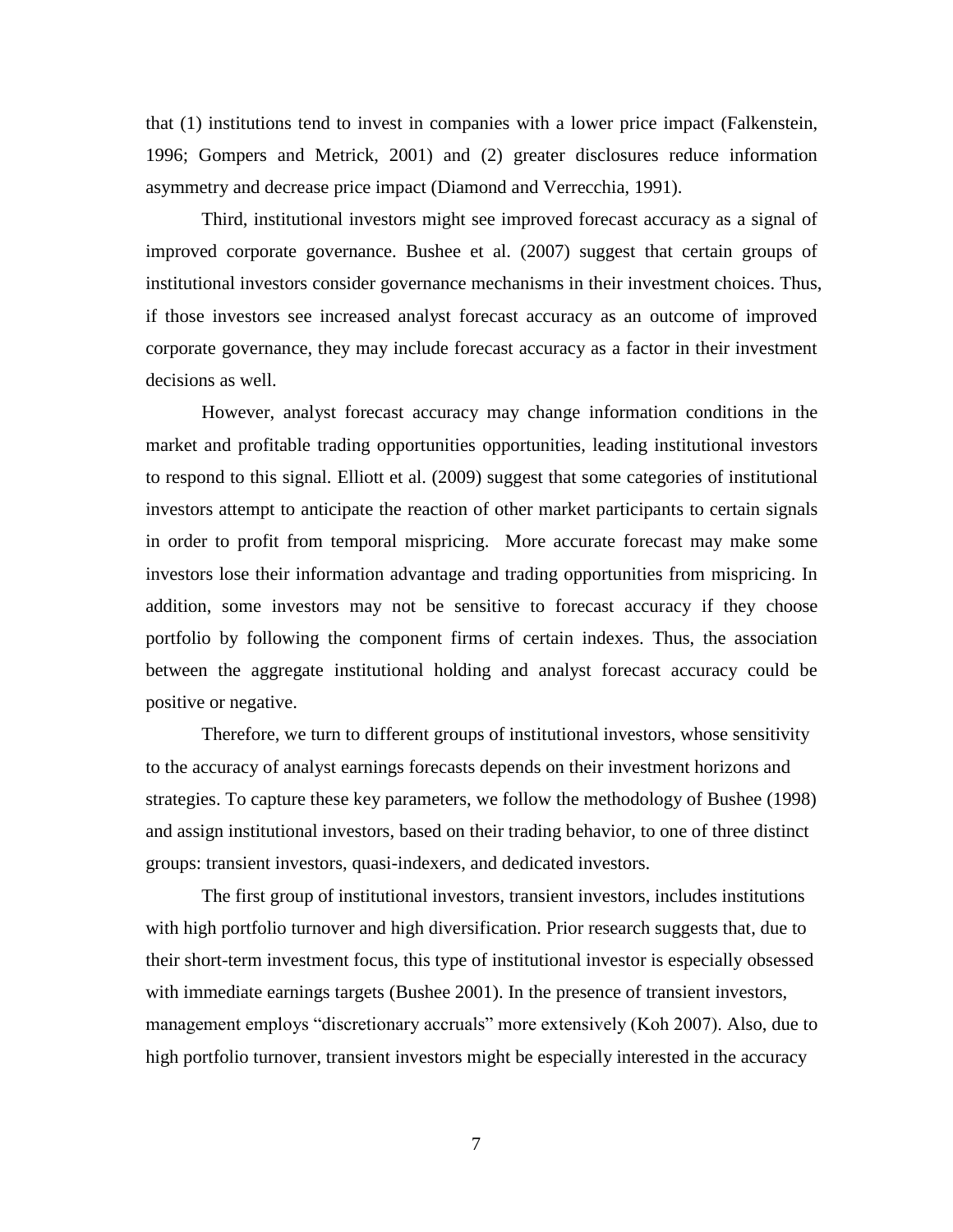of analyst earnings forecasts as a factor that reduces the price impact of trades. Thus, our first hypothesis is:

*H1: Ceteris paribus, the percentage of transient investors' ownership in a firm is positively associated with the accuracy of the analysts' earnings forecasts for that firm.*

The second group of institutional investors  $-$  dedicated investors  $-$  is characterized by low portfolio turnover and concentrated investment. Due to their longterm focus, these institutions have stable ownership positions, better access to private information, and the resources necessary for adequate information processing (Bushee and Noe 2000; Porter 1992; Wang and Zhang 2009). Dedicated investors may consider more accurate earnings forecasts, which reflect better corporate disclosures and more precise analyst guidance, as a negative sign. Dedicated investors lose their information advantage in such situation; more private information becomes publicly available and analyst guidance decreases the value of independent information processing. Further, dedicated investors are not expected to care about the price impact of trades, as they trade infrequently. On the other hand, the forecast accuracy may appeal to dedicated investors if the increased accuracy signals decreased investment risk or improved corporate governance. Thus, the overall impact of forecast accuracy on dedicated investors is an empirical question to explore.

The final group of institutional investors – quasi-indexers - is characterized by diversified portfolio and low portfolio turnover. This group represents institutions that do not conduct extensive research and follow the passive, "buy and hold" strategy, often investing in companies to follow the composition of certain indices. Contrary to transient investors, quasi-indexers do not benefit from the decreased price impact of trades for companies with more accurate earnings forecasts because their trades are infrequent. Contrary to dedicated investors, quasi-indexers do not lose a private information advantage due to better disclosures and generally welcome corporate disclosures as costeffective monitoring device (Bushee and Noe, 2000). Quasi-indexers still might find companies with more accurate earnings forecasts more attractive if the increased accuracy signals decreased investment risk or improved corporate governance. However, quasi-indexers may just strictly follow the composition of a certain index without any attention to the accuracy of the analyst earnings forecasts.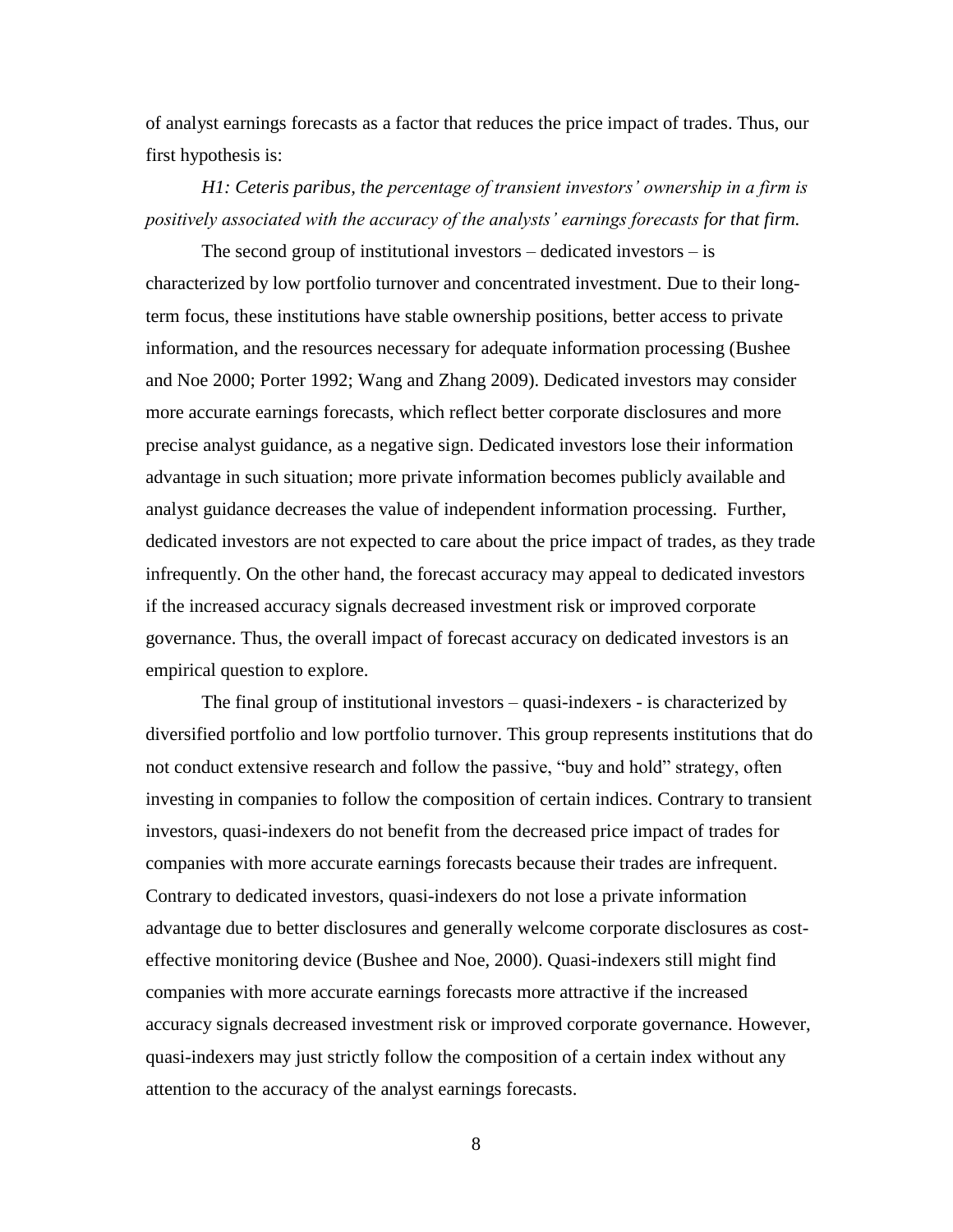Due to the offsetting effects, we are unable to formulate a directional hypothesis about the sensitivity of dedicated and quasi-indexers to accuracy of analyst earnings forecasts, and we simply speculate:

*H2: There is no significant association between dedicated investors' and quasiindexers' ownership in a firm and the accuracy of the analysts' earnings forecasts for that firm.*

# **3. Empirical Design**

### *3.1 Sample selection and calculation of institutional ownership.*

The data for our empirical analysis is gathered from four sources. We obtain analyst forecast data from I/B/E/S and equity returns from CRSP. Compustat is our source for various measures of firm characteristics. Finally, our institutional holdings data is obtained from the Thomson Financial Institutional Holdings (13F) database. SEC Rule 13F requires that all institutions with more than \$100 million of equity under management file a quarterly report that lists all equity holdings greater than 10,000 shares or \$200,000 in market value. For each firm in our sample, we calculate the total institutional holdings (IO) by adding up the shares owned by all institutions filing Form 13F for that firm. Following Bushee's (1998, 2001) classification, we further break down the total institutional holdings for each firm into holdings by transient investors (TRA), quasi-indexers (QIX), and dedicated investors (DED). TRA, QIX, and DED are scaled by the year-end shares outstanding, and reported as ownership percentages.

In our paper, we adopt the decomposition algorithm developed by Bushee (1998, 2001). First, the extent of portfolio diversification for each institution is measured by the level of portfolio concentration, average percentage holding, fraction of institutional block holdings (defined as owning more than 5% of all shares outstanding), and a Herfindahl measure using the squared percentage of ownership in each firm. Next, trading frequency is measured by portfolio turnover, and a stability measure based on the fraction of equity held for more than two years. We then use these six measures in a principal component analysis to extract two common factors: block holdings (BLOCK)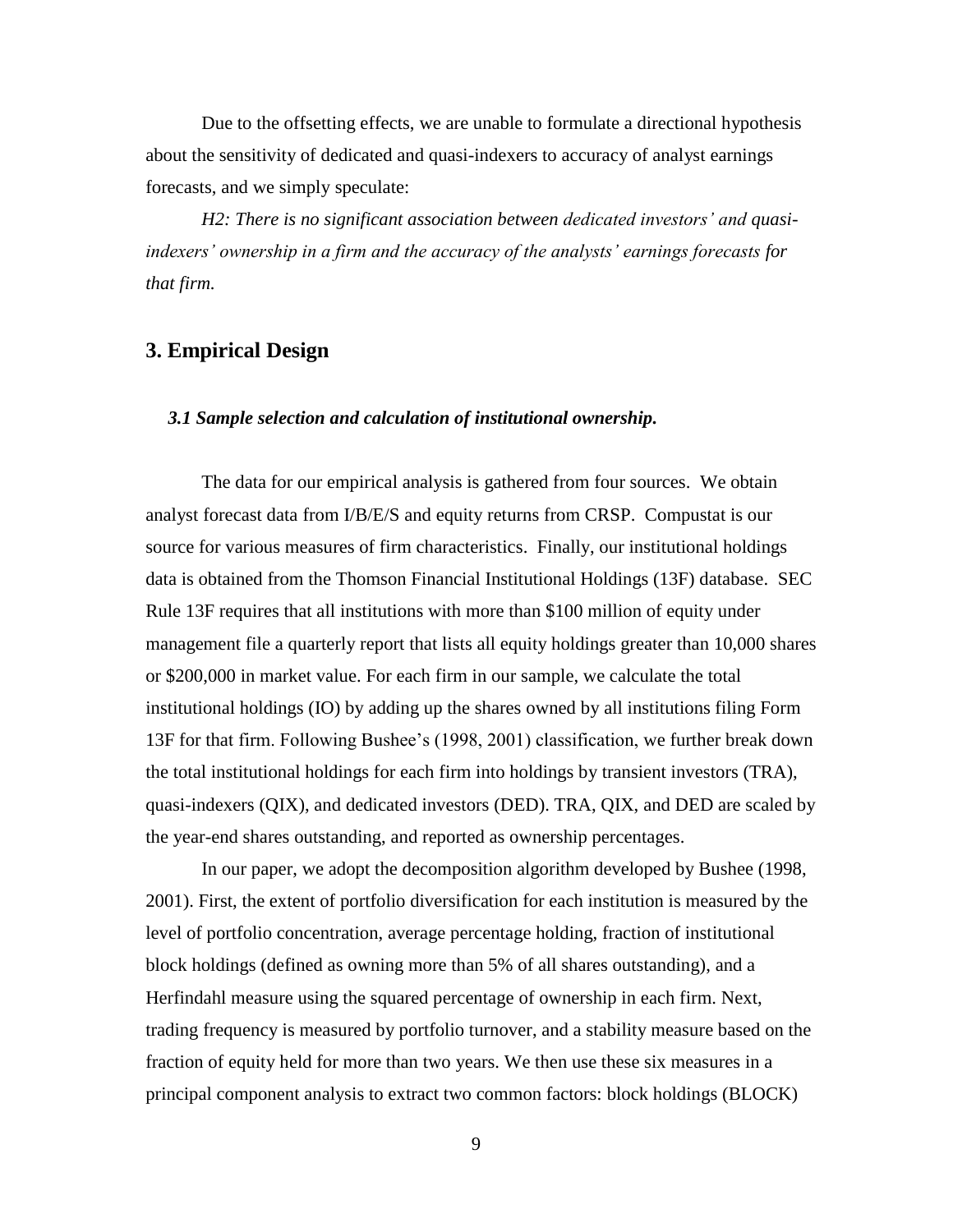and portfolio turnover (PTURN). A low (high) BLOCK indicates a diversified (concentrated) investment position, while a low (high) PTURN indicates a low (high) trading frequency for the institution. Finally, cluster analysis is performed to obtain the final separation of firms into three groups: (1) the transient group (TRA) with high turnover and highly diversified positions; (2) the quasi-indexing group (QIX) with low turnover and high diversification; and (3) the dedicated group (DED) with low turnover and high concentration in their investment.

We limited the firms included in our final sample to those that meet a number of additional criteria. All firm-year observations are for December fiscal-year ends<sup>1</sup> between 1986 and 2005. For each firm-year, the absolute value of earnings per share equals or exceeds \$0.20, stockholders' equity is positive, and at least three individual analysts forecasted earnings per share for that firm-year. Financial-sector companies (SIC 6000-6999) are excluded from our data. Finally, any firm-years missing observations for any of our control variables were excluded from the sample. The final sample contains 12,872 observations for 2,686 companies.

### *3.2 Independent and control variables.*

 $\overline{a}$ 

We calculate forecast accuracy following Haw et al. (1994) as  $FERR_i = abs(A_i - F_i)/abs(A_i)$ , where  $A_i$  is actual earnings per share (EPS) for firm i in year t reported in I/B/E/S summary tape and  $F_{it}$  is the I/B/E/S analyst consensus EPS forecast issued during the first forecast period for firm i for year t. For our analysis, we use analysts' summary earnings forecasts issued for the current fiscal year during the first forecast period related to this fiscal year as identified on the I/B/E/S "Summary History Tape." Similar to Ackert and Athanassakos (2003), we exclude observations with absolute values of annual actual earnings below 20 cents to avoid extreme forecast errors due to small deflators.

<sup>&</sup>lt;sup>1</sup> Similar to Ackert and Athanassakos (2003) and Givoly (1985) we choose firms with identical fiscal year end (December year end) to ensure an appropriate comparison due to common forecast horizon.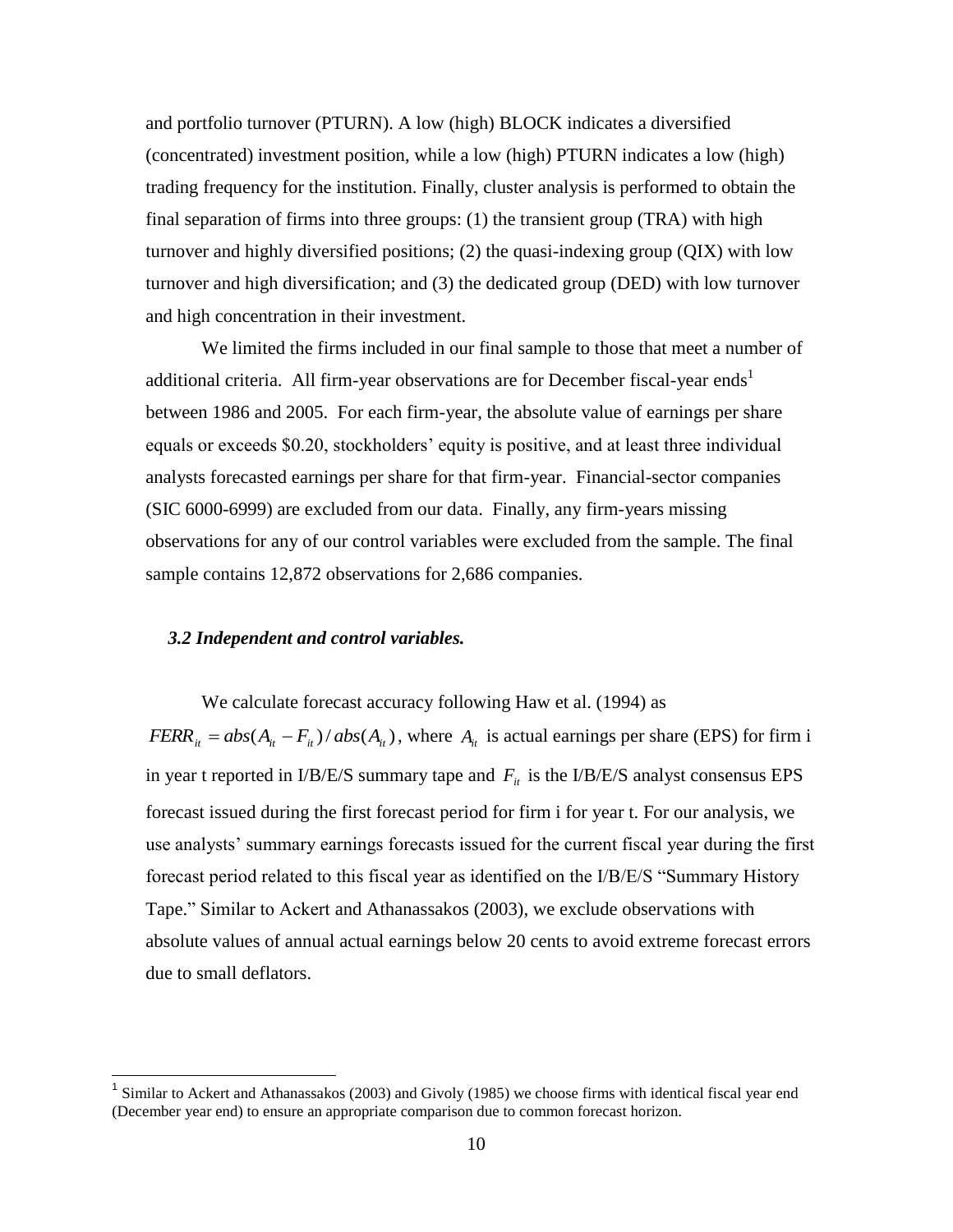We include a variety of control variables in our model to capture previously documented determinants of institutional ownership. These variables are listed and described below.

**Company size** ( $Size_{i,t}$ ) is proxied by the natural logarithm of the market value of firm *i*, measured at the end of fiscal year *t*. This variable captures the preference of institutional investors for larger companies (Cummins and Westerfield, 1981; Badrinath et al., 1989; Ackert and Athanassakos, 2001; Gompers and Metrick, 2001).

**Stock illiquidity** (*Eliq*<sub>*i,t*</sub>) controls for institutional investors' inclination to invest in more liquid stocks (Falkenstein, 1996; Gompers and Metrick, 2001). Following Amihud (2001 ) we measure equity illiquidity as the average daily price impact of trades over the current year as 1  $1 \sum_{l}^{D} abs(r_d)$  $d=1$  *LUIN* $d$  $Eliq = \frac{1}{R}\sum_{r=1}^{D} \frac{abs(r_r)}{r_r}$  $=\frac{1}{D}\sum_{d=1}^{D}\frac{d\theta s(r_d)}{Turn_d}$  where D is the number of days,  $r_d$  is equity returns at Day d, *abs* refers to the absolute value, and *Turn* is the turnover at Day d.

**Stock turnover** (*Turn*<sub>*i,t*</sub>) captures how actively the stock of firm *i* is traded. Prior studies used this variable as indirect proxy for stock liquidity (e.g., Badrinath et al., 1989; Bushee and Noe, 2000). Alternatively, stock turnover might be a proxy for profitable trading opportunities if institutional investors anticipate short-term stock mispricing. We calculate stock turnover as the average daily turnover of the stock of firm *i* over year *t*, quoted as a percentage.

**Stock volatility** ( *Vol<sup>i</sup>*,*<sup>t</sup>* ) is the control variable for the idiosyncratic volatility of firm *i* stock, measured as the standard deviation of the daily stock returns of firm *i* over year *t,* quoted as a percentage. $2$  Prior research reports an association between institutional ownership and stock volatility (Sias, 1996; Bushee and Noe, 2000). While these studies suggest that increased stock volatility is the *consequence* of the presence of certain groups of investors, it is also feasible that some groups of institutional investors see high

 $\overline{a}$ 

 $2$  We also considered volatility of market adjusted returns, and the results are similar.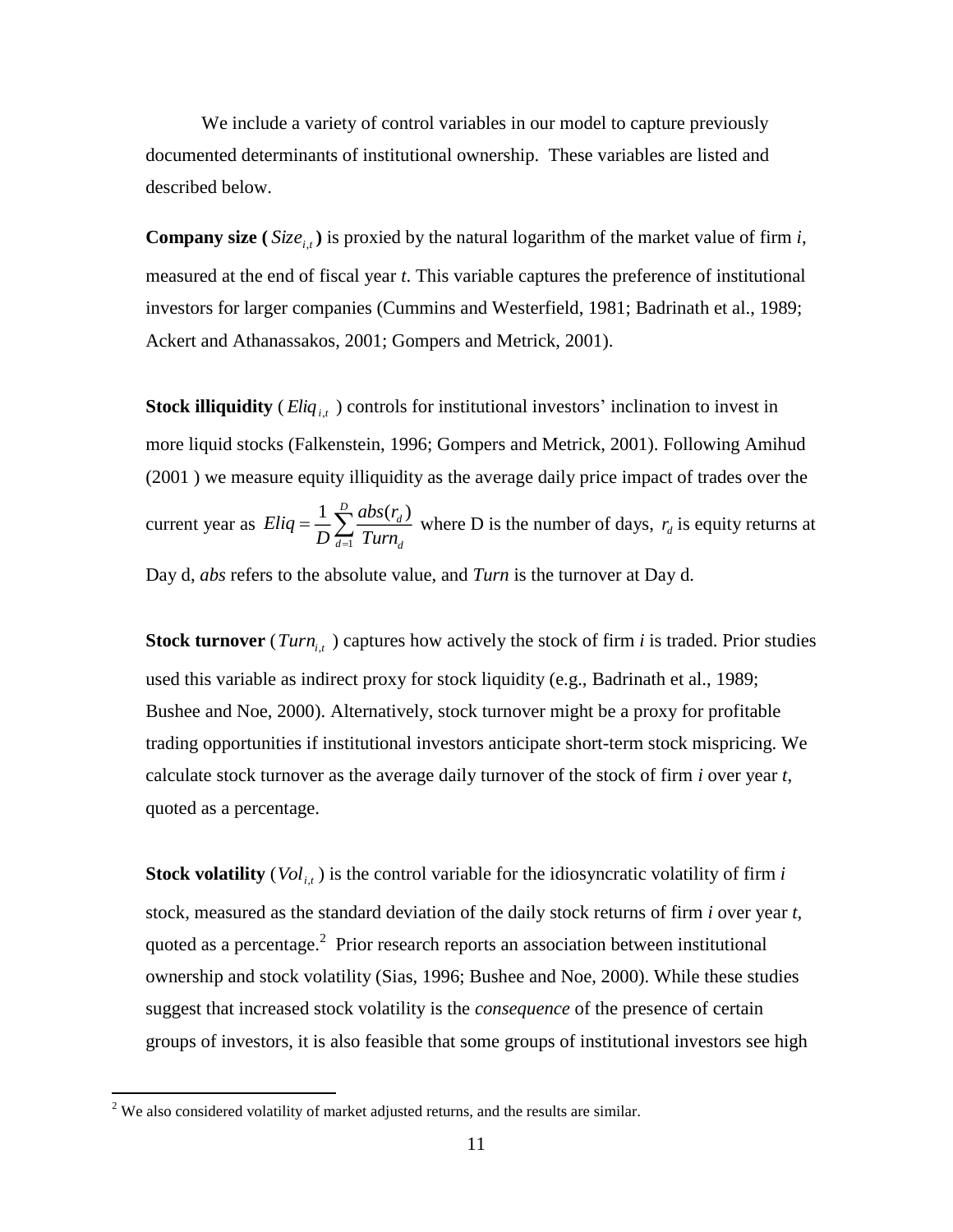volatility as a signal of profitable trading opportunities and invest more heavily in those firms. To rule out this alternative explanation, we control for stock volatility in our model.

*BETA<sup>i</sup>*,*<sup>t</sup>* is the common control variable for *systematic* (market-wide) investment risk (correlation of stock returns with market returns)*,* calculated from a market model using daily stock returns over an annual period.

*IRISK*<sub>it</sub> is our control variable for *idiosyncratic* (nonsystematic) investment risk calculated from a market model. We calculate IRISK as the standard deviation of market model residuals over an annual period. Prior research documents the positive association of institutional ownership with systematic risk (Badrinath et al., 1989; O'Brien and Bhushan, 1990) and the negative association of institutional ownership with idiosyncratic risk (Bushee, 2001). We therefore include IRISK and BETA in our model following the logic of Bushee and Noe (2000).

 $LEV_{i,t}$  is our control variable for the capital structure of firm *i*, calculated as total liabilities divided by total equity at the end of the year *t*. Prior research reports that capital structure is associated with different categories of stock ownership (e.g., Chowdhury and Geringer, 2001; Li et al., 2009). This variable is also commonly used in empirical studies to capture various dimensions of firm risk (e.g., Badrinath et al., 1989; Bushee and Noe, 2000; Bushee, 2001).

We also include the following variables that capture other aspects of corporate performance that might be important for institutional investors trading decisions (Bushee, 1998; Bushee and Noe, 2001):

Annual market-adjusted return ( *MRET<sup>i</sup>*,*<sup>t</sup>* ) captures the stock price performance. Higher stock returns supposedly reflect superior management ability (Badrinath et al., 1989), and prior research documents the positive association of this variable with higher ownership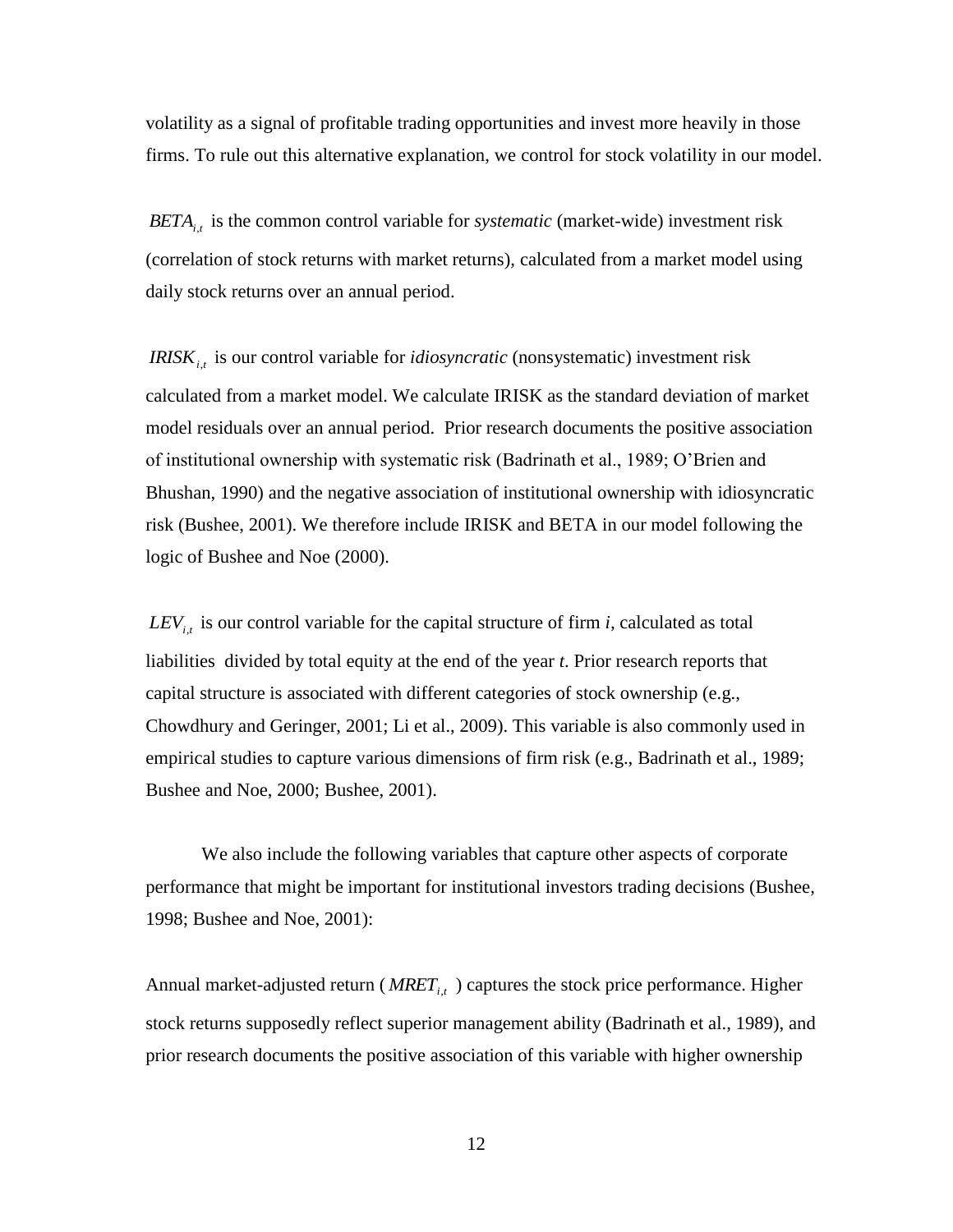by at least some categories of institutional investors (Badrinath et al., 1989; O'Brien and Bhushan, 1990; Bushee and Noe, 2000).

 $EP_{i,t}$  is the earnings-price ratio. This ratio reflects two conflicting effects: risk and growth opportunities. Prior research documents the negative association of total institutional ownership with the earnings-price ratio (Ackert and Athanassakos, 2001). This evidence suggests the dominance of the risk factor over the growth factor when institutional investors evaluate this investment signal.

Analyst following ( *AN<sup>i</sup>*,*<sup>t</sup>* )*,* measured as the number of analysts who issued earnings forecasts for firm *i* for year *t*, captures differences in information intensity for firm *i.* Prior research documents the preference of institutional investors toward more "visible" firms with more transparent information environments, due to their fiduciary responsibility and other factors (e.g., Falkenstein, 1996; Bushee and Noe, 2000). Analyst following has been commonly used as a proxy for market visibility (e.g., Ackert and Athanassakos, 2001) and information availability (e.g., Bhushan, 1989; O'Brien and Bhushan, 1990). Prior research documents the positive association between this variable and institutional ownership (O'Brien and Bhushan, 1990). Therefore, we include this variable in our model to rule out the explanation that accuracy of analyst forecasts is merely an indirect proxy for analyst following.<sup>3</sup>

#### *3.3 Descriptive statistics.*

 $\overline{a}$ 

Table 1 provides descriptive statistics for our dependent, independent, and control variables for the overall sample, as well as for the initial (1986) and final (2005) years of the sample. Statistics for the initial and final years of our sample illustrate the evolution of the relevant firm characteristics over time.

<sup>&</sup>lt;sup>3</sup> Prior researchers have employed many other variables as control variables in their models (e.g., O'Brien and Bhushan (1990) and Bushee and Noe (2000)). However, those studies had a different focus from our study. Further, prior research documents insignificant associations between many of those variables and institutional ownership. Nevertheless, in supplementary tests, we included book to price ratio, dividend yield, sales growth and membership in the S&P in our tests. The results of those tests lead to inferences identical to those presented later in this paper.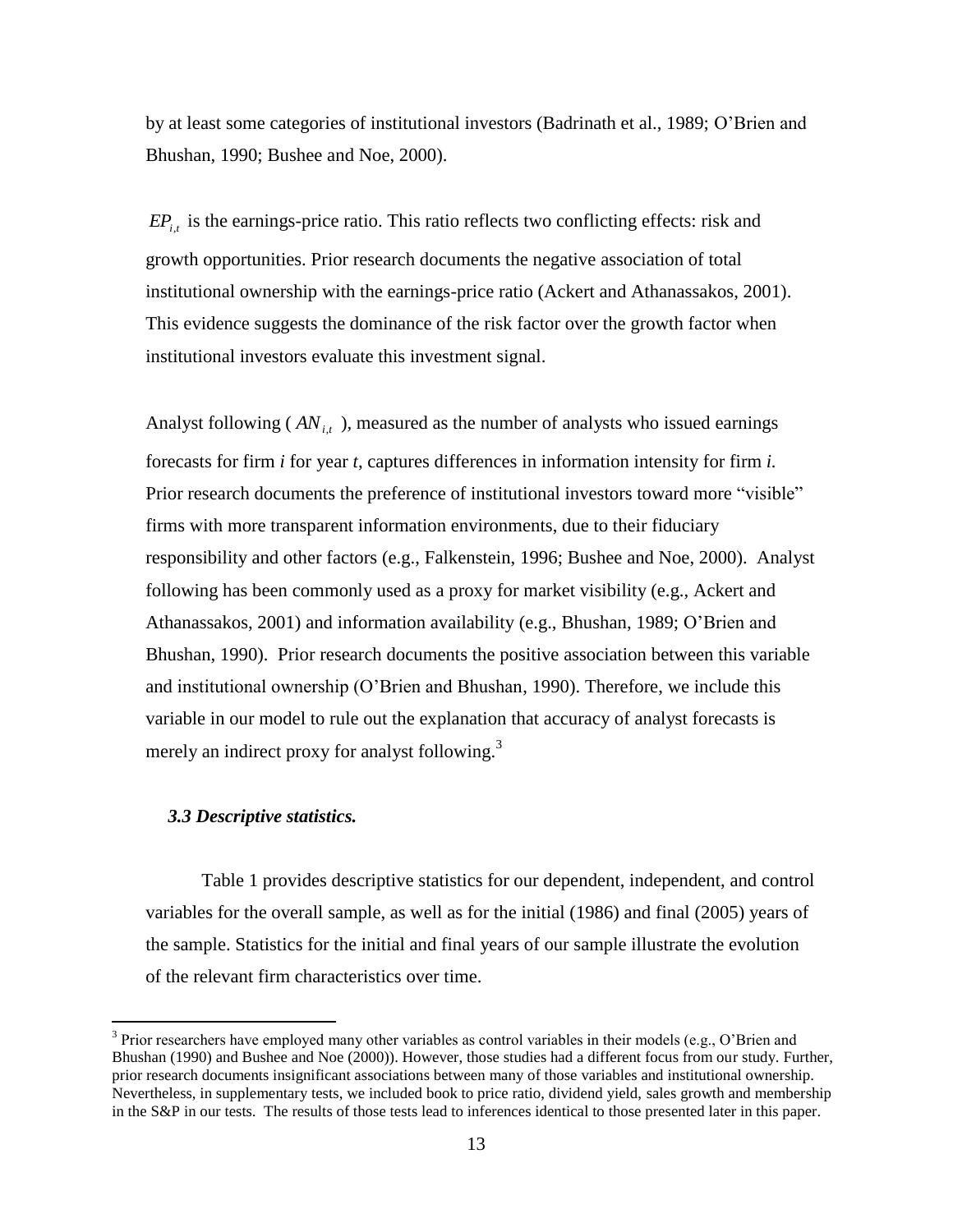Descriptive data from Table 1 demonstrates that the mean forecast error decreases over the sample period from 0.49 in 1986 to 0.28 in 2005, while the mean of the analyst following the firm also decreases over the sample period from 11.14 in 1986 to 9.05 in 2005. This evidence suggests that analysts, on average, became better forecasters in recent years, even though the later years include smaller companies with less transparent information environments. 4

Consistent with prior research we report an increase in companies' size (from 5.95 to 7.04), stock turnover (from 3.05 to 9.61), stock volatility (from 1.95 to 2.52), systemic risk (from 0.85 to 1.25), leverage (from 1.72 to 1.95), and market-adjusted returns (from -0.04 to 0.06) over the sample period. At the same time, the price impact of trades decreases (from 1.87 to 0.67) while idiosyncratic risk remains the same. We also report a 47.66% average increase in overall institutional ownership in our sample over our sample period, from 35.79 % in 1986 up to 59.29 % in 2005. However, our data suggest that this growth in institutional ownership is due to an increase in ownership by quasi-indexers (from 19.10 % in 1986 up to 46.48 % in 2005 with 25.21 % on average), while the extent of ownership by transient investors increased just slightly  $(9.53 \% \text{ in}$ 1986, 10.39 % in 2005 and 13.47 % on average) and the ownership of dedicated institutional owners fluctuates significantly over the years with no significant growth (7.16 % in 1986, 2.42 % in 2005 and 8.98 % during an average year).

 $\overline{a}$ 

<sup>4</sup> Given our research question, we focus in our study on forecast accuracy, which is the *absolute* difference between forecasted earnings and actual earnings scaled by actual earnings, rather than on forecast optimism, which is just the difference between forecasted earnings and actual earnings scaled by absolute value of actual earnings. Thus, the variable forecast accuracy is always positive while the variable of forecast optimism might have both positive (optimism) and negative (pessimism) values. The mean (median) of "forecast optimism" in our full sample was positive 0.23 (positive 0.03), positive 0.41 (positive 0.13) in the sample of observations for 1986, and positive 0.06 (negative 0.03) in the sample of observations for 2005. This is consistent with findings of prior studies (e.g., Brown, 1997; Ackert and Athanassakos, 2003) reporting that, while analysts are still optimistic in their earnings predictions, this optimism has declined significantly in recent years.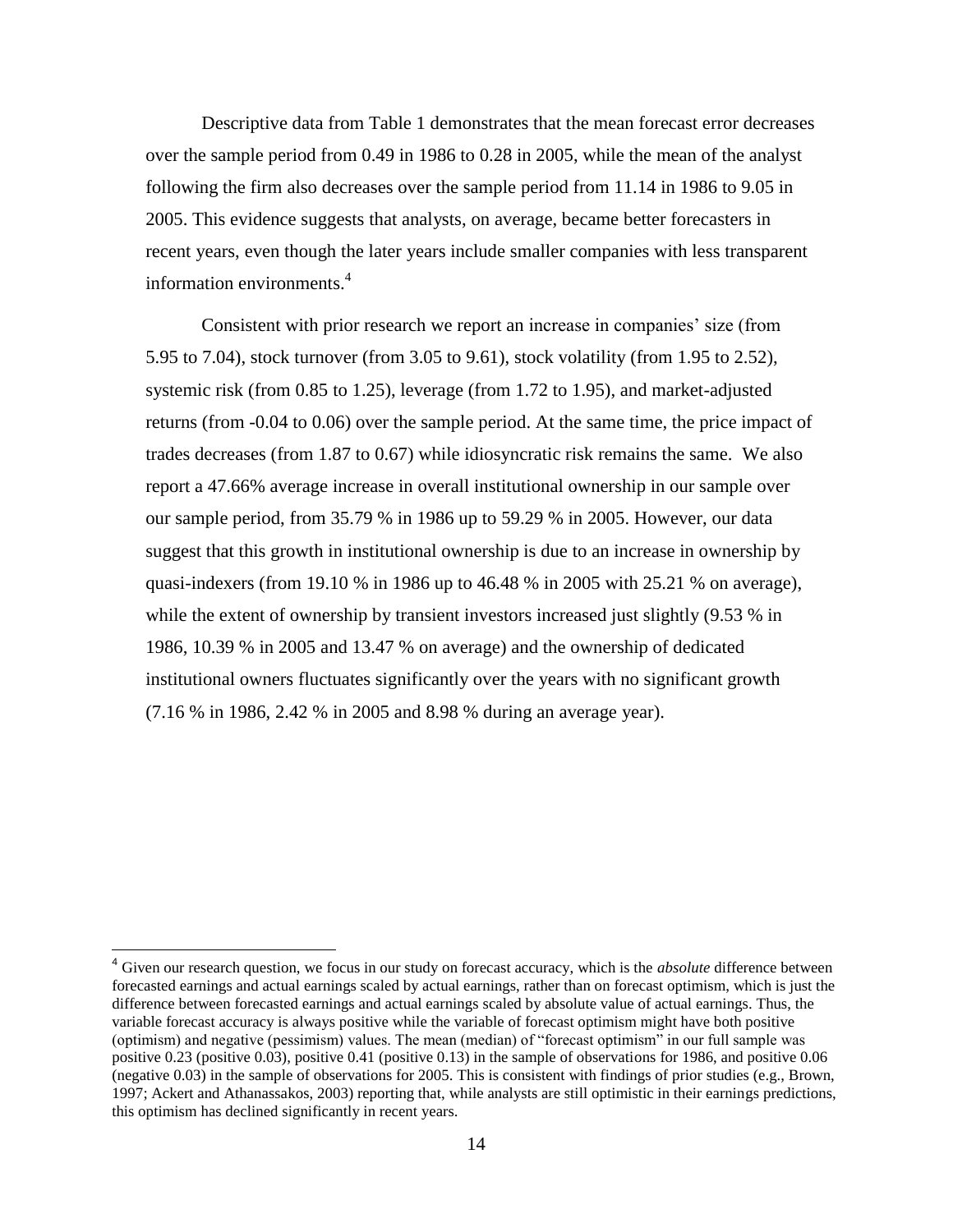| Table 1. Summary Statistics on Sample Firms. Full sample: 12, 872 observations for                              |  |  |  |  |  |  |  |  |
|-----------------------------------------------------------------------------------------------------------------|--|--|--|--|--|--|--|--|
| <b>2686 firms.</b> This table reports the summarized characteristics of firms included in the final sample. The |  |  |  |  |  |  |  |  |
| full sample includes data from January 1986 through December 2005. For comparative purposes the table           |  |  |  |  |  |  |  |  |
| also provides the separate information for the year 1986 and 2005.                                              |  |  |  |  |  |  |  |  |
|                                                                                                                 |  |  |  |  |  |  |  |  |

| <b>Sample</b>   |                | 1986     | 2005  | 1986-2005 |
|-----------------|----------------|----------|-------|-----------|
| Number of firms |                | 408      | 841   | 2686      |
| <b>FERR</b>     | Mean           | 0.49     | 0.28  | 0.38      |
|                 | Median         | 0.19     | 0.14  | 0.15      |
|                 | 5%             | 0.01     | 0.01  | 0.01      |
|                 | 95%            | 1.86     | 1.03  | 1.59      |
|                 | Std. Deviation | 0.66     | 0.43  | 0.57      |
| Esize           | Mean           | 5.95     | 7.04  | 6.44      |
|                 | Median         | 5.83     | 6.81  | 6.26      |
|                 | 5%             | 3.70     | 4.93  | 4.02      |
|                 | 95%            | 8.74     | 9.84  | 9.53      |
|                 | Std. Deviation | 1.53     | 1.53  | 1.67      |
| Eliq            | Mean           | 1.87     | 0.67  | 1.85      |
|                 | Median         | 1.05     | 0.26  | 0.71      |
|                 | 5%             | 0.30     | 0.10  | 0.18      |
|                 | 95%            | 5.44     | 1.80  | 6.82      |
|                 | Std. Deviation | 3.13     | 2.02  | 4.67      |
| Turn            | Mean           | 3.05     | 9.61  | 6.61      |
|                 | Median         | 2.32     | 7.07  | 4.24      |
|                 | 5%             | 0.78     | 2.30  | 1.06      |
|                 | 95%            | 7.71     | 25.78 | 19.79     |
|                 | Std. Deviation | 3.71     | 10.32 | 7.69      |
| Vol             | Mean           | 1.95     | 2.52  | 3.09      |
|                 | Median         | 1.74     | 2.36  | 2.70      |
|                 | 5%             | 1.02     | 1.10  | 1.21      |
|                 | 95%            | 3.58     | 4.52  | 6.30      |
|                 | Std. Deviation | 0.78     | 1.10  | 1.69      |
| Beta            | Mean           | 0.85     | 1.25  | 0.93      |
|                 | Median         | 0.84     | 1.21  | 0.85      |
|                 | 5%             | 0.27     | 0.52  | 0.16      |
|                 | 95%            | 1.50     | 2.11  | 2.02      |
|                 | Std. Deviation | 0.40     | 0.48  | 0.58      |
| Irisk           | Mean           | $0.02\,$ | 0.02  | 0.03      |
|                 | Median         | $0.02\,$ | 0.02  | 0.03      |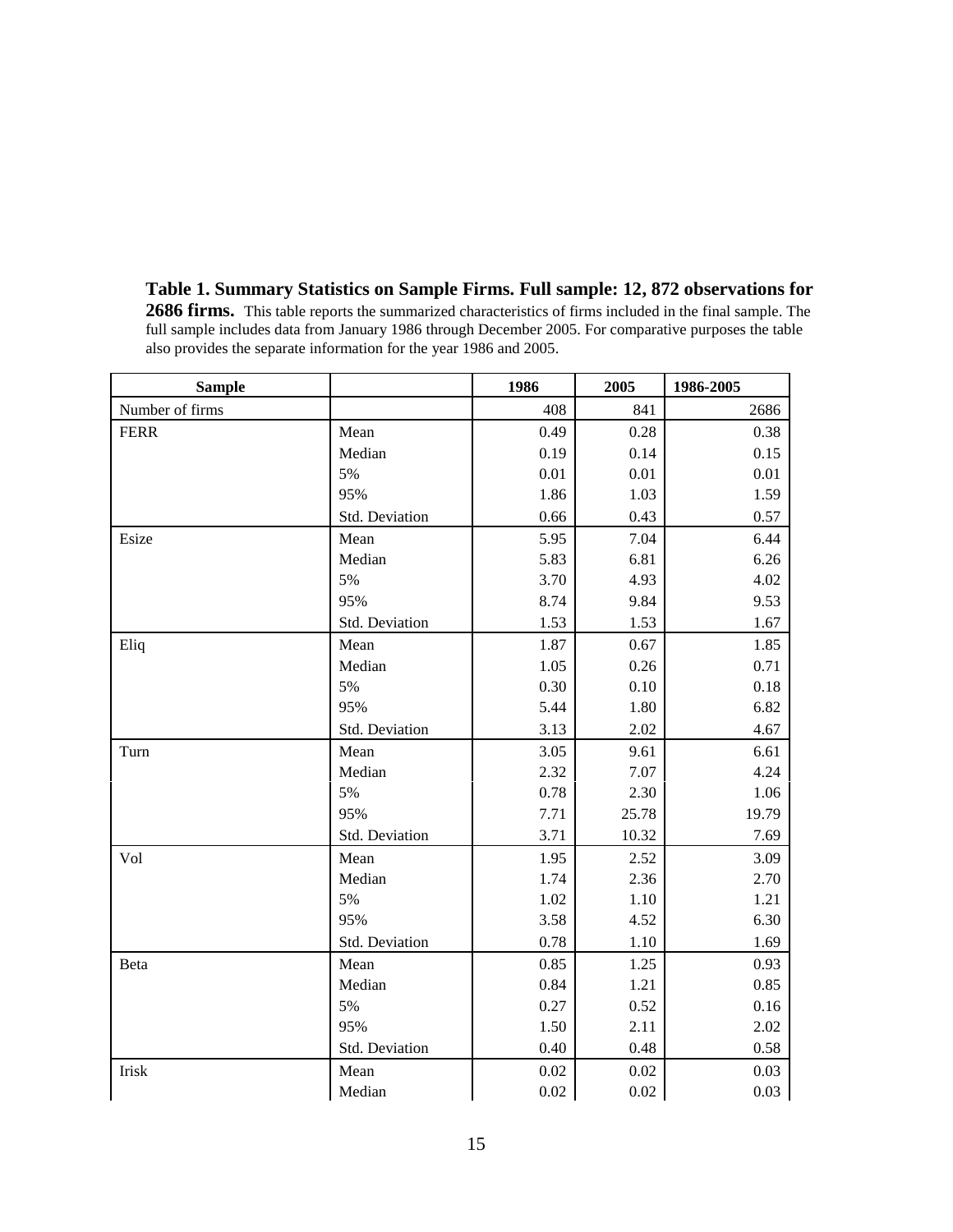|            | 5%             | 0.01    | 0.01    | 0.01     |
|------------|----------------|---------|---------|----------|
|            | 95%            | 0.04    | 0.04    | 0.06     |
|            | Std. Deviation | 0.01    | 0.01    | 0.02     |
| Lev        | Mean           | 1.72    | 1.95    | 2.04     |
|            | Median         | 1.15    | 0.89    | 1.07     |
|            | 5%             | 0.24    | 0.13    | 0.14     |
|            | 95%            | 4.06    | 5.14    | 5.31     |
|            | Std. Deviation | 3.50    | 5.78    | 6.31     |
| MadjRet    | Mean           | $-0.04$ | 0.06    | 0.05     |
|            | Median         | $-0.02$ | $-0.03$ | $-0.05$  |
|            | 5%             | $-0.61$ | $-0.55$ | $-0.70$  |
|            | 95%            | 0.48    | 0.86    | 1.05     |
|            | Std. Deviation | 0.34    | 0.61    | 0.72     |
| Ep         | Mean           | $-0.06$ | 0.01    | $-0.55$  |
|            | Median         | 0.03    | 0.04    | 0.04     |
|            | 5%             | $-0.35$ | $-0.17$ | $-0.25$  |
|            | 95%            | 0.09    | 0.09    | 0.11     |
|            | Std. Deviation | 0.65    | 0.14    | 45.45    |
| AN         | Mean           | 11.14   | 9.05    | 9.27     |
|            | Median         | 8.00    | 7.00    | 6.00     |
|            | 5%             | 3.00    | 3.00    | 3.00     |
|            | 95%            | 28.00   | 22.00   | 25.00    |
|            | Std. Deviation | 8.52    | 6.51    | 7.47     |
| <b>TRA</b> | Mean           | 9.53    | 10.39   | 13.47    |
|            | Median         | 8.42    | 8.45    | 10.60    |
|            | 5%             | 0.86    | 1.56    | 0.69     |
|            | 95%            | 24.21   | 25.29   | 35.78    |
|            | Std. Deviation | 7.36    | 7.64    | 10.93    |
| <b>DED</b> | Mean           | 7.16    | 2.42    | 8.98     |
|            | Median         | 5.44    | 0.00    | 6.34     |
|            | 5%             | 0.30    | 0.00    | $0.00\,$ |
|            | 95%            | 20.97   | 11.58   | 27.42    |
|            | Std. Deviation | 6.80    | 5.14    | 9.35     |
| QIX        | Mean           | 19.10   | 46.48   | 25.21    |
|            | Median         | 19.01   | 47.94   | 23.61    |
|            | 5%             | 2.03    | 14.21   | 3.14     |
|            | 95%            | 40.60   | 72.57   | 54.11    |
|            | Std. Deviation | 11.70   | 18.12   | 15.87    |
| TIO        | Mean           | 35.79   | 59.29   | 47.66    |
|            | Median         | 35.78   | 62.31   | 48.54    |
|            | 5%             | 7.21    | 20.57   | 10.42    |
|            | 95%            | 63.41   | 87.93   | 83.01    |
|            | Std. Deviation | 17.05   | 20.49   | 22.36    |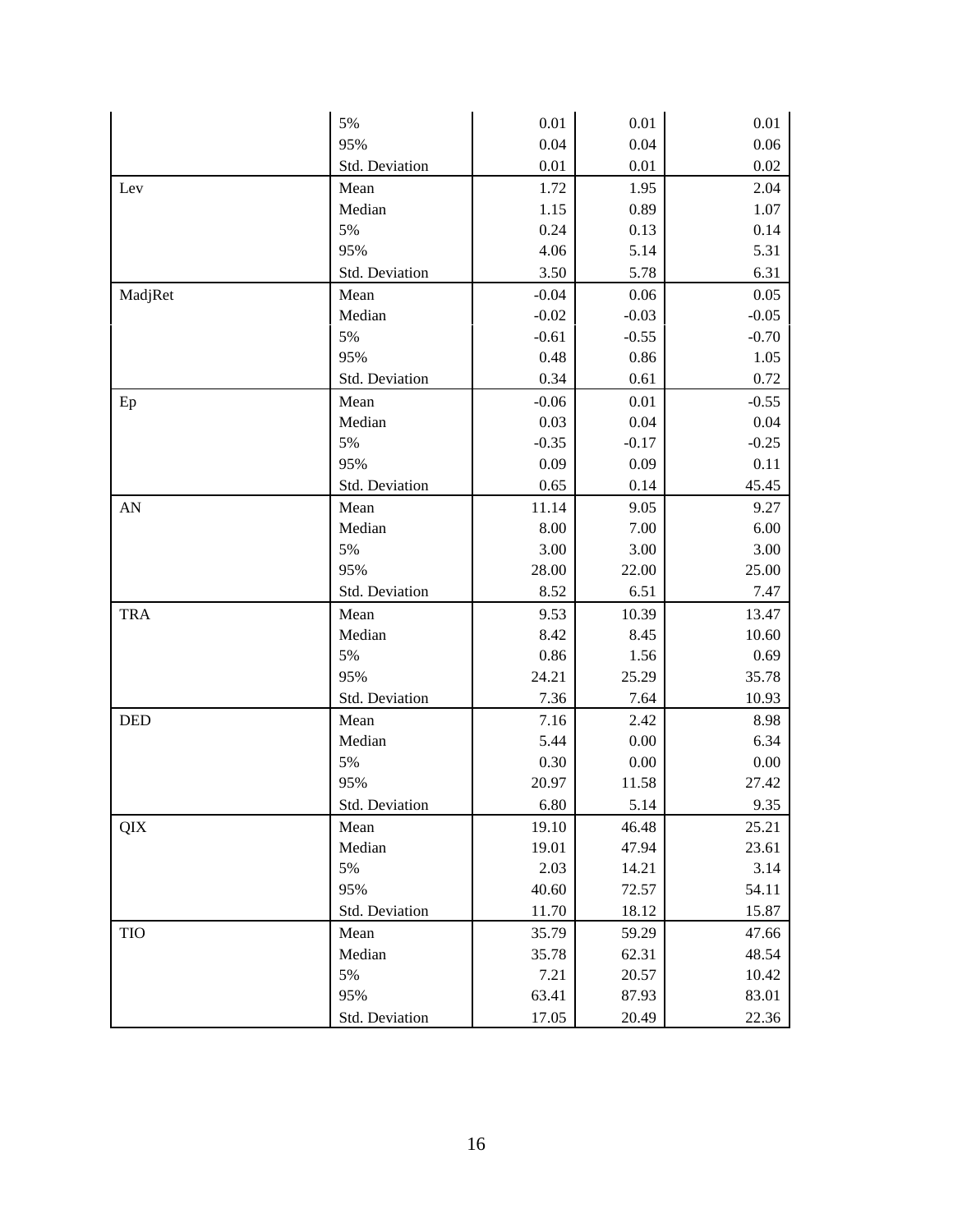# **Table 2. Pairwise Correlations. (Full sample: 12 872 observations for 2686 firms)**

This table reports Pearson correlation coefficients with the p value for a test of the null hypothesis of zero correlation in parentheses. We provide the detailed description of all variables of the model on pp. 13-16 of our paper.

|              | <b>TRA</b>          | <b>DED</b>           | QIX                  | FERR                 | Esize                | Eliq                 | Turn                 | Vol                  | Beta                | <b>Irisk</b>         | Lev                 | Ret                 |
|--------------|---------------------|----------------------|----------------------|----------------------|----------------------|----------------------|----------------------|----------------------|---------------------|----------------------|---------------------|---------------------|
| <b>TRA</b>   | 1                   |                      |                      |                      |                      |                      |                      |                      |                     |                      |                     |                     |
| <b>DED</b>   | $-0.01$<br>(0.3627) | 1                    |                      |                      |                      |                      |                      |                      |                     |                      |                     |                     |
| QIX          | 0.16<br>< 0.0001    | $-0.04$<br>(<0.0001) | 1                    |                      |                      |                      |                      |                      |                     |                      |                     |                     |
| <b>FERR</b>  | $-0.04$<br>< 0.0001 | 0.01<br>(0.2607)     | $-0.12$<br>(<0.0001) | 1                    |                      |                      |                      |                      |                     |                      |                     |                     |
| Esize        | 0.16<br>< 0.0001    | 0.01<br>(0.4730)     | 0.39<br>(<0.0001)    | $-0.19$<br>(<0.0001) | 1                    |                      |                      |                      |                     |                      |                     |                     |
| Eliq         | $-0.18$<br>< 0.0001 | $-0.01$<br>(0.6893)  | $-0.21$<br>(<0.0001) | 0.01<br>(0.5524)     | $-0.27$<br>(<0.0001) | 1                    |                      |                      |                     |                      |                     |                     |
| Turn         | 0.29<br>< 0.0001    | $-0.05$<br>< 0.0001  | $-0.03$<br>(0.0010)  | 0.09<br>(<0.0001)    | $-0.03$<br>(0.0004)  | $-0.17$<br>(<0.0001) | 1                    |                      |                     |                      |                     |                     |
| Vol          | 0.19<br>< 0.0001    | $-0.12$<br>< 0.0001  | $-0.39$<br>(<0.0001) | 0.17<br>(<0.0001)    | $-0.36$<br>(<0.0001) | 0.12<br>(<0.001)     | 0.47<br>< 0.0001     | 1                    |                     |                      |                     |                     |
| Beta         | 0.24<br>< 0.0001    | $-0.06$<br>< 0.0001  | 0.06<br>(<0.0001)    | 0.02<br>(0.0453)     | 0.15<br>(<0.0001)    | $-0.16$<br>< 0.001   | 0.40<br>< 0.0001     | 0.34<br>(<0.0001)    | $\mathbf{1}$        |                      |                     |                     |
| <b>Irisk</b> | 0.11<br>(<0.0001)   | $-0.12$<br>(<0.0001) | $-0.42$<br>(<0.0001) | 0.25<br>(<0.0001)    | $-0.42$<br>(<0.0001) | 0.13<br>(<0.0001)    | 0.36<br>(<0.0001)    | 0.79<br>(<0.001)     | 0.27<br>(<0.001)    | 1                    |                     |                     |
| Lev          | $-0.02(0.01)$       | 0.03<br>(0.0013)     | $-0.01$<br>(0.1496)  | 0.04<br>(<0.0001)    | 0.03<br>(0.0002)     | 0.01<br>(0.9721)     | $-0.03$<br>(0.0018)  | $-0.02$<br>(0.0487)  | $-0.02$<br>(0.0982) | 0.01<br>(0.4378)     | $\mathbf{1}$        |                     |
| Ret          | 0.07<br>< 0.0001    | $-0.01$<br>(0.2455)  | $-0.03$<br>(0.0013)  | $-0.17$<br>(<0.0001) | $-0.03$<br>(0.0008)  | 0.06<br>(<0.0001)    | $-0.01$<br>(0.1140)  | 0.07<br>(<0.0001)    | 0.09<br>(<0.0001)   | $-0.01$<br>(0.6660)  | $-0.01$<br>(0.2064) | 1                   |
| An           | 0.01<br>(0.1403)    | 0.05<br>< 0.0001     | 0.29<br>(<0.0001)    | $-0.10$<br>(<0.0001) | 0.73<br>(<0.0001)    | $-0.19$<br>(<0.0001) | $-0.04$<br>(<0.0001) | $-0.33$<br>(<0.0001) | 0.07<br>(<0.0001)   | $-0.35$<br>(<0.0001) | $-0.01$<br>(0.9498) | $-0.03$<br>(0.0001) |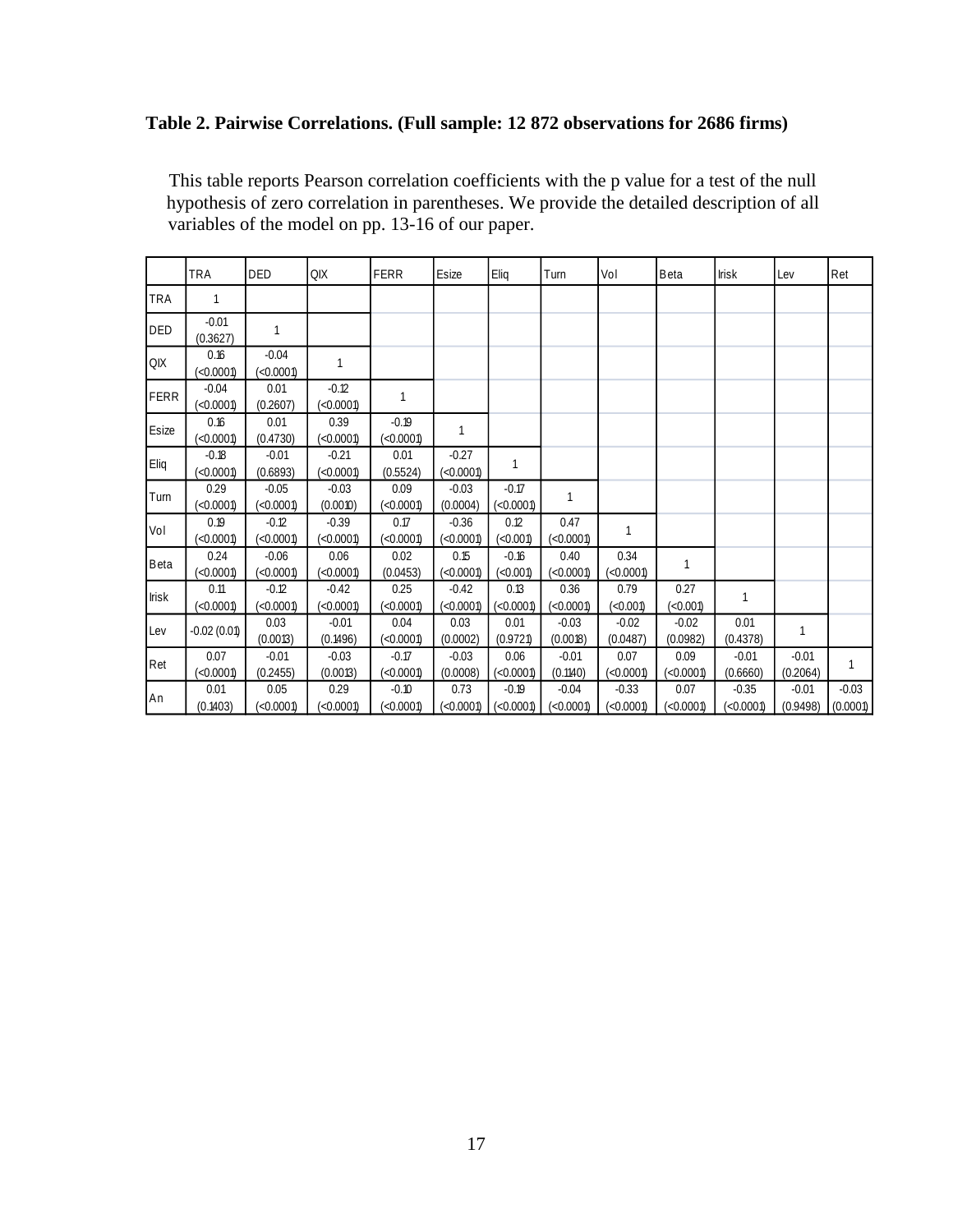Table 2 reports pair-wise Pearson correlation coefficients for our dependent, independent and control variables with p-values for a null hypothesis of zero correlation in parentheses. The correlations reported in Table 2 support inclusion of our independent variables as predictors in the model, as most of them are significantly correlated at least with one of our dependent variables.

We found two cases of relatively high correlation between independent variables, suggesting the presence of multicollinearity in our data. These are the correlation between esize (logarithm of market value) and AN (number of analysts whose estimates are included in the consensus forecast), which is equal to 0.73, and the correlation between idiosyncratic risk (irisk) and stock volatility (vol), which is equal to 0.79. However, those variables are control variables; they are not the focus of our investigation. Prior research strongly supports the inclusion of all those variables as relevant predictors of institutional ownership. Although the t-tests related to these variables might be distorted (Studenmund 1997, p.266), we prefer this result to the alternative of dropping relevant variables from the model. In subsequent analyses, variance inflation factors (VIF) and condition indexes (CI) confirmed that overall multicollinearity in the model does not exceed the moderate level, using the common rule of VIF < 10, CI < 30 (Kennedy 1992; Kutner, Nachtsheim, and Neter  $2004$ <sup>5</sup>. We also conducted sensitivity tests to ensure that exclusion of one of these control variables from the model does not significantly change our results.

### **4. Multivariate Tests**

 $\overline{a}$ 

Our data is pooled time-series and cross-sectional unbalanced panel data. Since institutional ownership data is likely to be correlated across firms and industries and over time, we attempt to control for clustering by following the Petersen (2009) methodology. In our panel regression, we adjust for firm clustering effects and time and industry fixed effects in two specifications (current and lagged forecast errors) for institutional investors

 $<sup>5</sup>$  VIF for all control variables in our models were below 4. The VIF for esize is equal to 2.54. The VIF for AN is</sup> equal to 2.17. The VIF for irisk is equal to 3.03. The VIF for volatility is equal to 3.26. The maximum condition index was 21.5.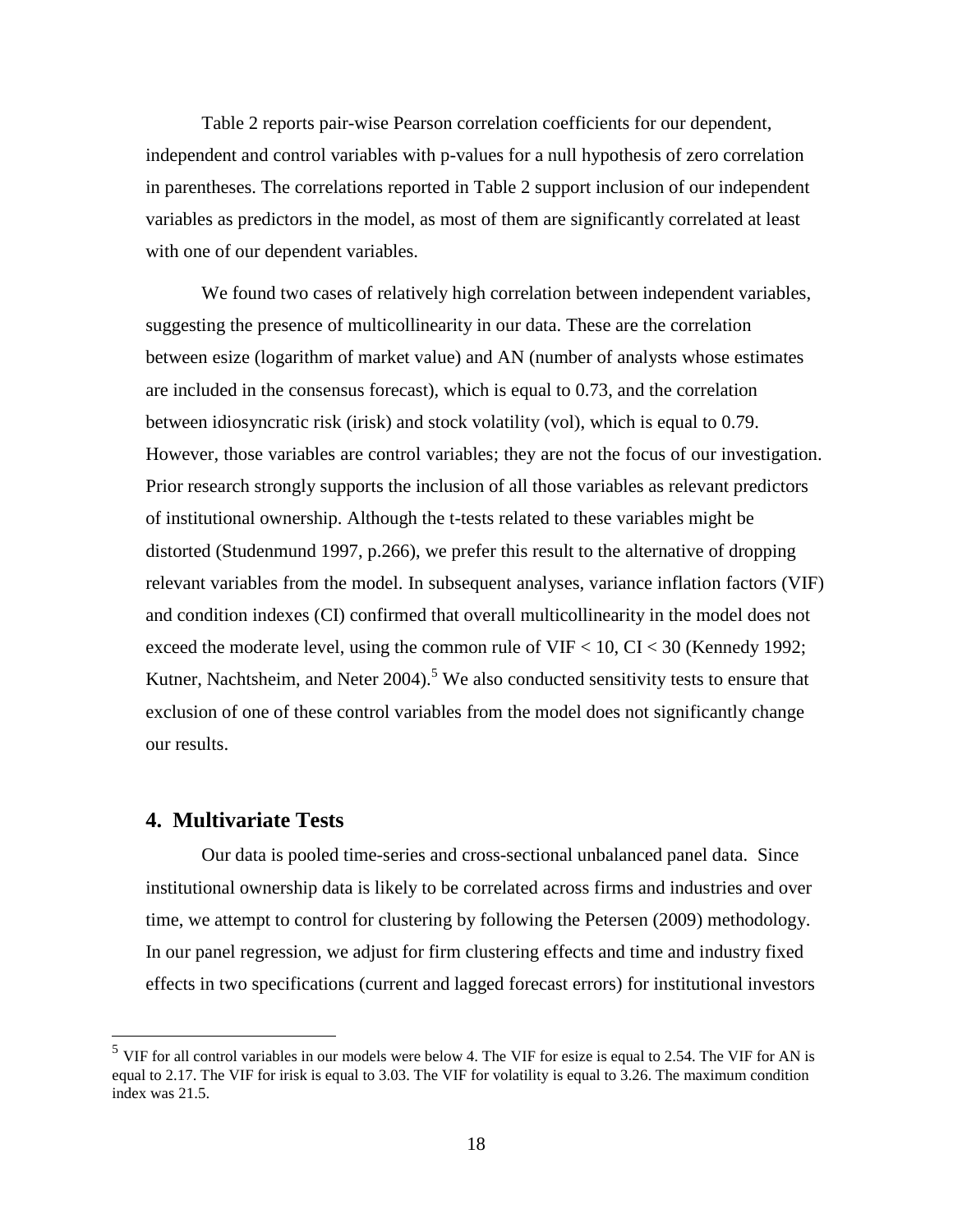as a homogeneous group and separately for different types of institutional investors (INST). Each measure of INST is stated as a percentage, as we scale by year-end shares outstanding. We estimate the following equation, using as our dependent variable (INST) each of: TIO (the total institutional holdings for each firm), TRA (the institutional holdings by transient investors for each firm), DED (the institutional holdings by dedicated investors for each firm), or QIX (the institutional holdings by quasi-indexers for each firm) (Equation 1):

$$
INST_{it} = \pi_0 + \pi_1 FERR_{it/it-1} + \pi_2 Esize_{it} + \pi_3 Eliq_{it} + \pi_4 Turn_{it} + \pi_5 Vol_{it} + \pi_6 Beta_{it}
$$
  
+  $\pi_7 Irish_{it} + \pi_8 Lev_{it} + \pi_9 Madj \text{ Re } t_{it} + \pi_{10} EP_{it} + \pi_{11} AN_{it} + \sum_{t=1987(1988)}^{2005} \pi_t Y_t + \sum_{l=2}^{8} \pi_t I_k + \varepsilon_{it}$ 

where of the dependent variable is institutional ownership, *i* is the company, *t* is the fiscal year. The major variable of concern is FERR, the measure of analyst forecast error. We also control for other firm characteristics and year and industry dummies.

Table 3 reports results from estimation of the model where the levels of each type of institutional ownership are regressed on the *contemporaneous* levels of the analyst forecast accuracy. Consistent with our hypothesis, the holding of transient investors is higher in companies with lower forecast errors (more accurate forecasts), as indicated by the negative coefficient of  $\pi_1$ , which is significant at the 1% level. This could be due to lower forecast errors lead to lower price impacts, which appeal to transient investors with high portfolio turnover. This finding is consistent with earlier findings that transient investors prefer a more transparent information environment (Wang and Zhang, 2009).

Interestingly, the holding of dedicated investors has a positive association with forecast errors. It is tempting to interpret this result as dedicated investors dislike firms with high forecast accuracy. However, this finding could be spurious due to the endogeneity issue that we address in next section. The holding by quasi-indexers is not associated with analyst forecast accuracy, as expected.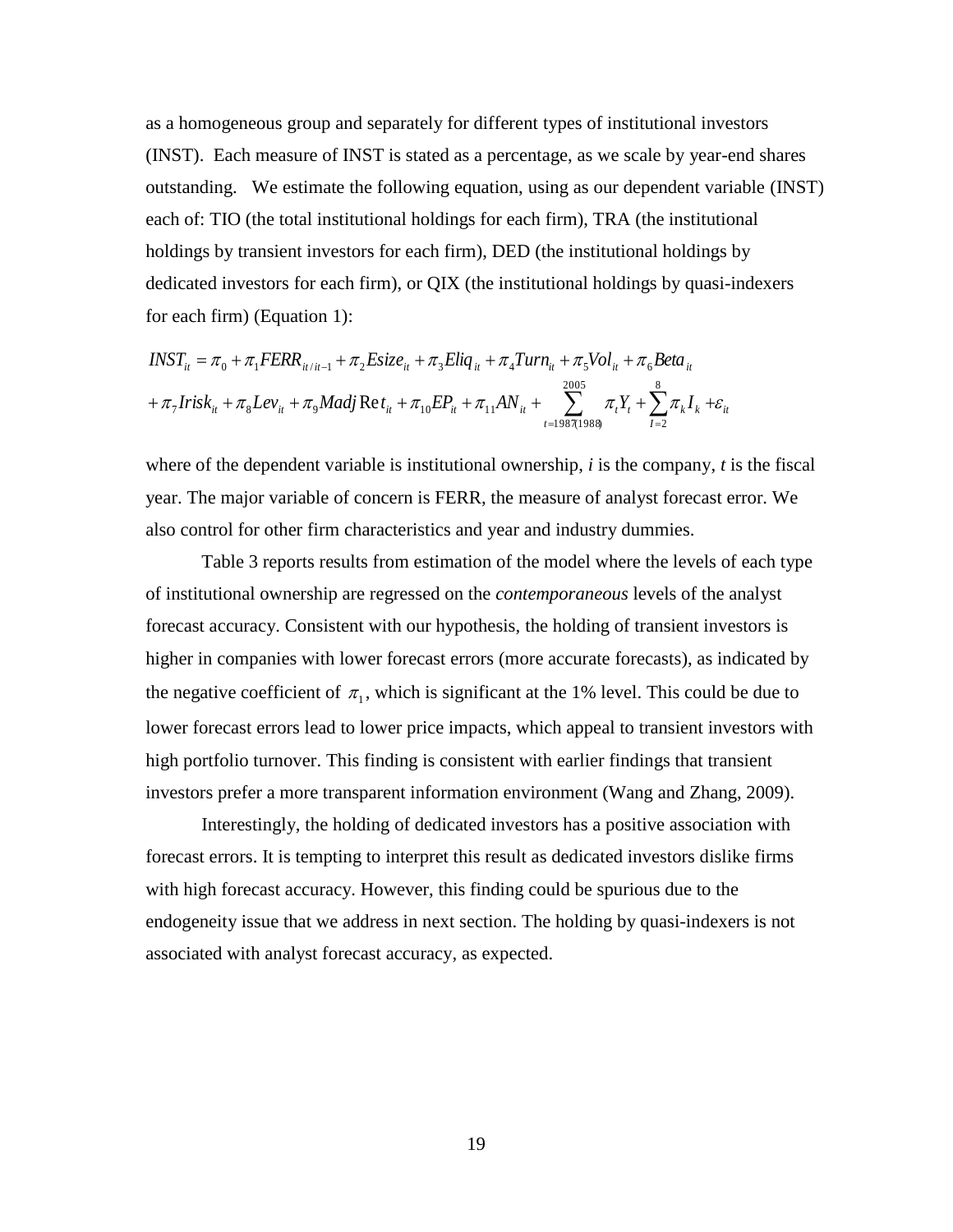### **Table 3. Regression of Institutional Ownership on Accuracy of Analyst Forecasts: Level Analysis.**

Levels of institutional ownership as of the end of the year are regressed on *contemporaneous* levels of analyst forecast accuracy (current year analyst forecast accuracy). The sample includes 12 872 observations for 2686 firms. The table provides unstandardized regression coefficients for independent and control variables with p-values for tests of their significance in parentheses (two-tailed). ∗∗∗, ∗∗, ∗ denote statistical significance at the 1%, 5%, and 10% levels, respectively.

| Dependent       |                  |              |             |             |
|-----------------|------------------|--------------|-------------|-------------|
| Variables       | TIO <sub>3</sub> | <b>TRA</b>   | <b>DED</b>  | QIX         |
| Independent     |                  |              |             |             |
| Variables       |                  |              |             |             |
| Intercept       | $29.094***$      | 7.6043***    | $5.263***$  | 16.226***   |
|                 | (<0.0001)        | (<0.0001)    | (0.0049)    | (<0.0001)   |
| <b>FERR</b>     | 0.236            | $-0.6461***$ | $0.674***$  | 0.208       |
|                 | (0.4782)         | (<0.0001)    | (<0.0001)   | (0.3214)    |
| Esize           | 0.158            | $-0.011$     | $-0.245*$   | $0.415*$    |
|                 | (0.6847)         | (0.9352)     | (0.0528)    | (0.0607)    |
|                 | $-0.333***$      | $-0.111***$  | $-0.029$    | $-0.192***$ |
| Eliq            | (<0.0001)        | (<0.0001)    | (0.1980)    | (0.0001)    |
|                 | $0.439***$       | $0.318***$   | $0.036***$  | $0.084***$  |
| Turn            | (0.0001)         | (<0.0001)    | (0.0029)    | (<0.0001)   |
| Vol             | $-4.039***$      | $-1.089***$  | $-0.643***$ | $-2.306***$ |
|                 | (<0.0001)        | (<0.0001)    | (<0.0001)   | (<0.0001)   |
|                 | $6.382***$       | 3.839***     | $0.857***$  | 1.685***    |
| <b>B</b> eta    | (<0.0001)        | (<0.0001)    | (<0.0001)   | (<0.0001)   |
|                 |                  |              |             |             |
| Irisk           | 290.948***       | $-48.451***$ | 57.182***   | 185.315***  |
|                 | (<0.0001)        | (<0.0001)    | (<0.0001)   | (<0.0001)   |
|                 | $-0.009$         | $-0.035***$  | $0.055**$   | $-0.028$    |
| Lev             | (0.8130)         | (0.0016)     | (0.0222)    | (0.1612)    |
|                 | $-0.258$         | $0.251*$     | 0.072       | $-0.582***$ |
| MadjRet         | (0.3152)         | (0.0504)     | (0.4680)    | (<0.0001)   |
|                 | $-0.002$         | 0.001        | $-0.002**$  | $-0.001$    |
| Ep              | (0.3787)         | (0.6652)     | (0.0374)    | (0.5381)    |
|                 | $0.266***$       | $-0.032$     | 0.021       | $0.277***$  |
| An              | (<0.0001)        | (0.1758)     | (0.4438)    | (<0.0001)   |
| F-Value for the | 86.96            | 117.25       | 97.03       | 160         |
| model           | (<0.0001)        | (<0.0001)    | (<0.0001)   | (<0.0001)   |
| R-Squared       | 0.3218           | 0.3845       | 0.2833      | 0.4507      |
| Adjusted R-     |                  |              |             |             |
| Squared         | 0.3199           | 0.3828       | 0.2812      | 0.4491      |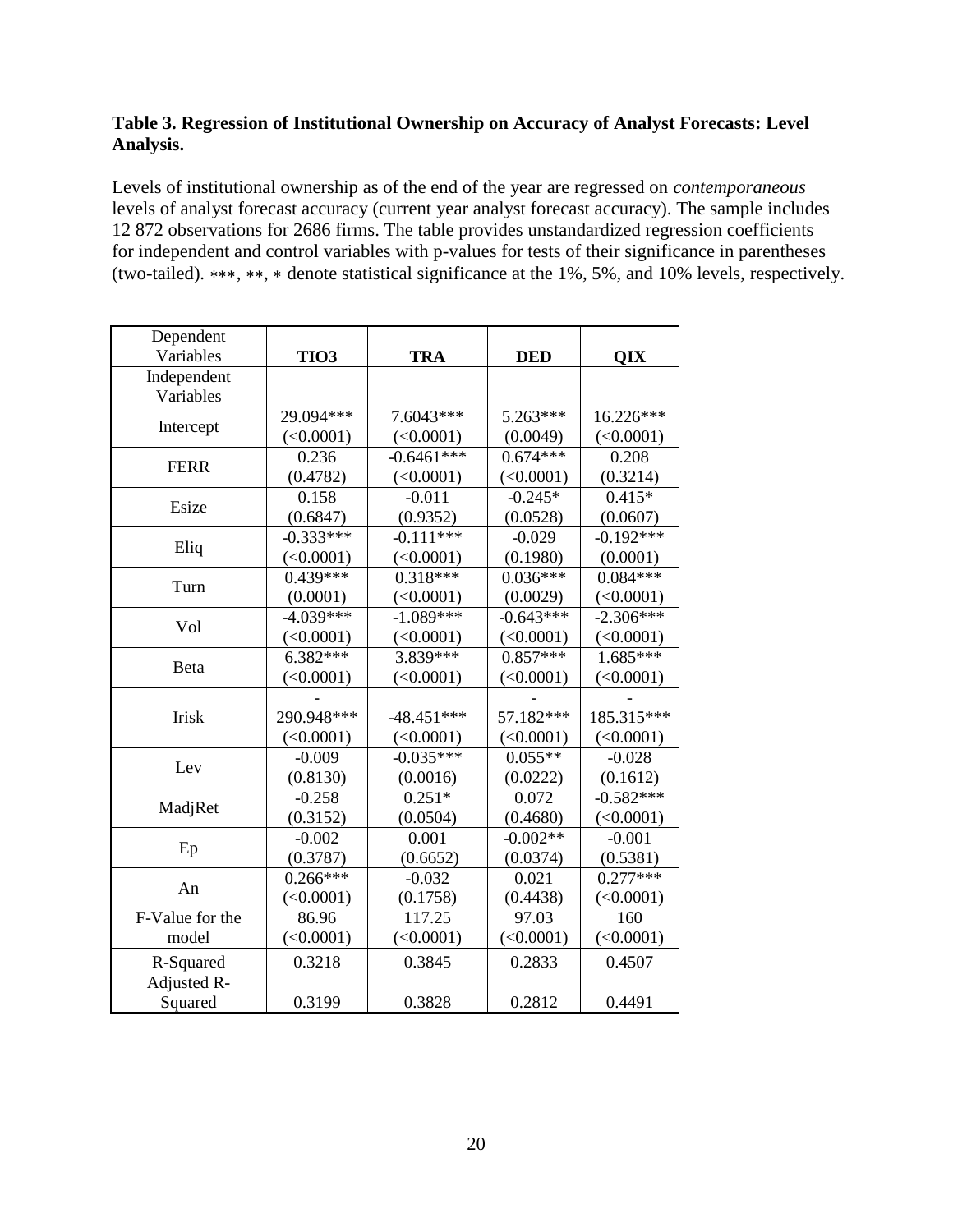### **Table 4. Regression of Institutional Ownership on Accuracy of Analyst Forecasts: Lagged Level Analysis.**

Levels of institutional ownership as of the end of the year are regressed on *lagged* levels of analyst forecast accuracy (prior year analyst forecast accuracy). The sample includes 9178 observations for 1918 firms**.** The table provides unstandardized regression coefficients for independent and control variables with p-values for tests of their significance in parentheses (two-tailed). ∗∗∗, ∗∗, ∗ denote statistical significance at the 1%, 5%, and 10% levels, respectively.

| <b>Dependent Variables</b> | TIO <sub>3</sub> | <b>TRA</b>  | <b>DED</b>   | QIX           |
|----------------------------|------------------|-------------|--------------|---------------|
| Independent<br>Variables   |                  |             |              |               |
|                            | 33.019***        | 10.058***   | 2.743        | 20.218***     |
| Intercept                  | (<0.0001)        | (<0.0001)   | (0.1530)     | (<0.0001)     |
| <b>FERR</b>                | $-0.202$         | $-0.889***$ | $0.893***$   | $-0.205$      |
|                            | (0.6468)         | (<0.0001)   | (<0.0001)    | (0.4439)      |
| Esize                      | 0.086            | 0.033       | $-0.282*$    | 0.335         |
|                            | (0.8556)         | (0.8388)    | (0.0795)     | (0.2261)      |
|                            | $-0.496***$      | $-0.154***$ | $-0.033$     | $-0.310***$   |
| Eliq                       | (0.0004)         | (<0.0001)   | (0.4128)     | (<0.0001)     |
|                            | $0.787***$       | $0.492***$  | $0.086***$   | $0.207***$    |
| Turn                       | (0.0001)         | (<0.0001)   | (0.0003)     | (<0.0001)     |
|                            | $-5.148***$      | $-1.480***$ | $-0.745***$  | $-2.924***$   |
| Vol                        | (<0.0001)        | (<0.0001)   | (<0.0001)    | (<0.0001)     |
|                            | $6.264***$       | $3.625***$  | $0.912***$   | $1.727***$    |
| Beta                       | (<0.0001)        | (<0.0001)   | (0.0002)     | (<0.0001)     |
|                            | $-211.319***$    | $-16.892$   | $-44.849***$ | $-149.579***$ |
| Irisk                      | (<0.0001)        | (0.2476)    | (<0.0001)    | (<0.0001)     |
|                            | $-0.008$         | $-0.041**$  | 0.044        | $-0.011$      |
| Lev                        | (0.9038)         | (0.0238)    | (0.1420)     | (0.7698)      |
|                            | $-0.356$         | 0.229       | $-0.043$     | $-0.543***$   |
| MadjRet                    | (0.3581)         | (0.2839)    | (0.7904)     | (0.0073)      |
|                            | $-0.004*$        | $-0.003**$  | $-0.0001$    | $-0.001$      |
| Ep                         | (0.0563)         | (0.0310)    | (0.9602)     | (0.4262)      |
|                            | 0.084            | $-0.086***$ | $-0.0001$    | $0.171***$    |
| An                         | (0.2441)         | (0.0015)    | (0.9882)     | (<0.0001)     |
| F-Value for the            | 62.26            | 101.01      | 84.67        | 139.13        |
| model                      | (<0.0001)        | (<0.0001)   | $($ <0.0001) | (<0.0001)     |
| R-Squared                  | 0.3099           | 0.4279      | 0.3084       | 0.4398        |
| <b>Adjusted R-Squared</b>  | 0.3072           | 0.4257      | 0.3057       | 0.4376        |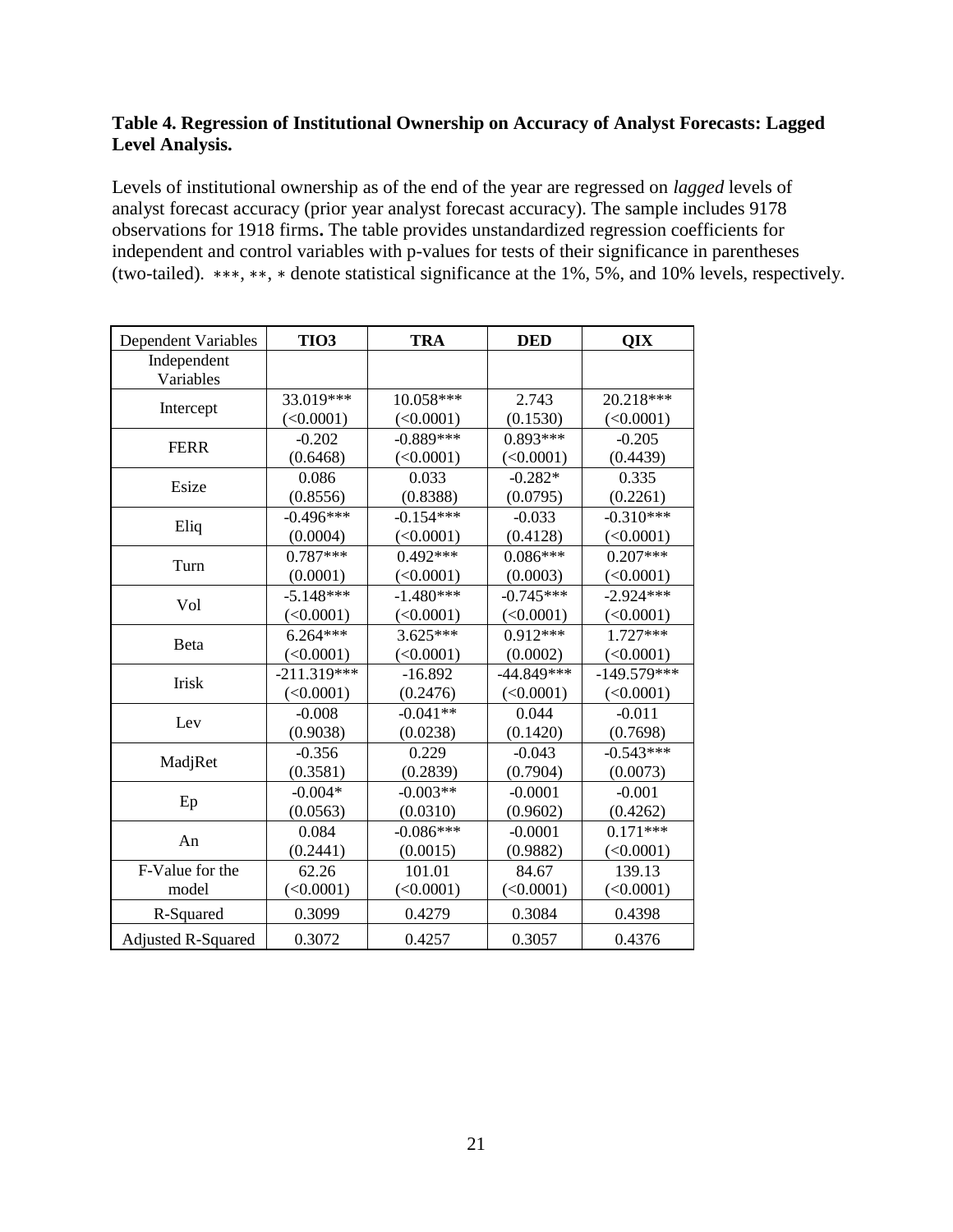Table 4 reports the results of the model where the levels of the particular type of institutional ownership are regressed on the *prior-year* levels of the analyst forecast accuracy. Results are qualitatively similar.

# **5. Endogeneity of Institutional Ownership and Analyst Forecast Accuracy**

Our prior analysis suggests that institutional investors respond differently to the signal of analyst earnings forecast accuracy. However, there is an alternative explanation for our reported associations. The presence of institutional investors might impact analyst earnings forecast accuracy by changing analyst following, affecting transparency of the information environment, and influencing corporate governance (Frankel et al. 2006, Ajinkya et al. 2005).

Because behaviors of analysts and institutional investors could be jointly defined, a simultaneous equation approach could provide more accurate inferences about the corporate information environment (Ackert and Athanassakos 2003; O'Brien and Bhushan 1990). To address this endogeneity concern, we follow the approach of Bhoraj and Sengupta (2003) and Wang and Zhang (2009), treat institutional ownership and analyst earnings forecast accuracy as endogeneous variables, and perform a three-stage least square (3SLS) estimation for the following system:

$$
INST_{ii} = \pi_0 + \pi_1 FERR_{ii} + \pi_2 Eisize_{ii} + \pi_3 Eliq_{ii} + \pi_4 Turn_{ii} + + \pi_5 Vol_{ii} + \pi_6 Beta_{ii}
$$
  
+  $\pi_7 Irish_{ii} + \pi_8 Lev_{ii} + \pi_9 Madj Ret_{ii} + \pi_{10} EP_{ii} + \pi_{11} AN_{ii} + \sum_{t=1987}^{2005} \pi_t Y_t + \sum_{l=2}^{8} \pi_t I_k + \varepsilon_{it}$   

$$
FERR_{ii} = \lambda_0 + \lambda_1 INST_{ii} + \lambda_2 Eisize_{ii} + \lambda_3 AN_{ii} + \lambda_4EarnVar_{ii} +
$$
  
+  $\lambda_5 Loss_{ii} + \lambda_6 DI_{ii} + \sum_{t=1987}^{2005} \pi_t Y_t + \sum_{l=2}^{8} \lambda_k I_k + \varepsilon_{it}$ 

We follow Equation 1 in our choice of control variables for the institutional ownership equation. The choice of control variables for analyst accuracy is based on the existing literature about determinants of earnings forecast accuracy and includes company size (e.g., Atiase, 1985; Lang and Lundholm, 1996), analyst following (O'Brien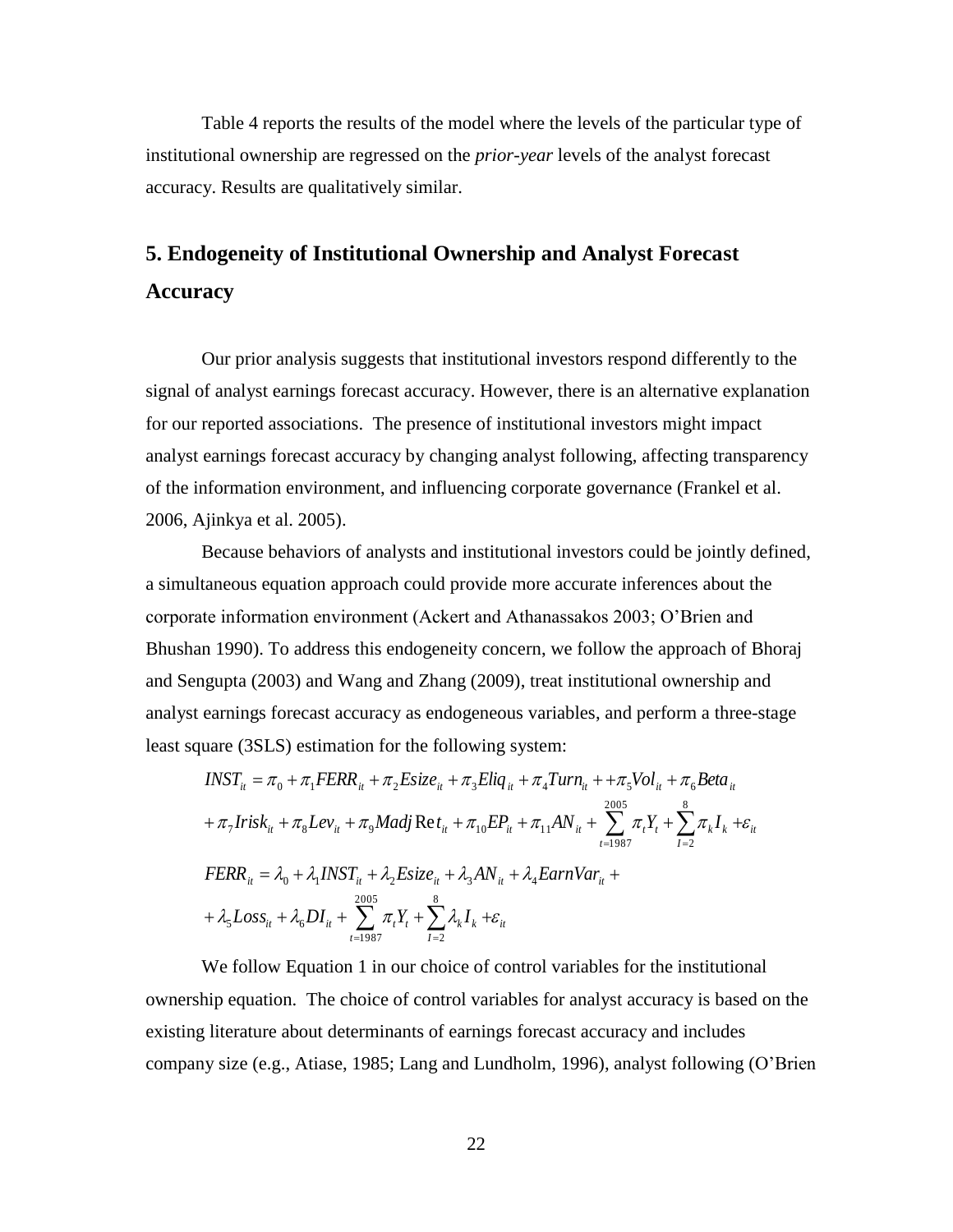and Bhushan 1990; Mikhail et al., 1997),<sup>6</sup> prior earnings variability measured as the standard deviation of quarterly earnings over 12 quarters ending in the current fiscal year (Albrecht et al. 1977; Kross et al., 1990; Ajinkya et al. 2005), an indicator of losses (Duru and Reeb, 2002; Brown, 2001), and depreciation expense intensity measured as the ratio of depreciation expense to sales (Haw et al., 1994; Lev, 1983).<sup>7</sup>

Table 5 reports the estimated coefficients for the systems of the simultaneous equations. In parentheses we provide p-values of the null hypothesis that the specific coefficient is equal to zero (two-tailed test). After controlling for endogeneity between institutional ownership and forecast accuracy, we find that the institutional investors as a group like to invest in firms with low forecast error (high forecast accuracy), while the presence of institutional investors increases forecast error. The result for the whole group is a weighted result for three groups of institutional investors.

When we treat them separately, we confirm the hypothesized preference of transient investors toward companies with lower forecast errors ( $\pi_1$  = -4.7388 with p <0.0001). The results on the forecast accuracy equations are consistent with prior studies. Forecast errors are smaller for larger firms and firms with more analyst following, lower losses, and higher depreciation expense intensity. After controlling for these factors, we find that more transient investors help to lower forecast errors ( $\lambda_1 = -0.0038$ , p=0.0035).

Dedicated investors appear attracted to firms with lower forecast errors, albeit the relationship is barely significant. The documented positive association in prior section is likely attributed to the positive impact of the dedicated investor holding on forecast errors, which is significant at the 5% level ( $\lambda_1$ =0.0099 with p=0.0153).

There is no significant impact of forecast accuracy on holdings of quasi-indexers, suggesting that forecast accuracy is less important for them to make investment choices. However, more quasi-indexers lead to higher forecast error ( $\lambda_1 = 0.0037$ , p<0.0001), similar to dedicated investors.

 $\overline{a}$ 

 $6$  In addition, prior research documented the significant correlation of analyst following with other factors affecting earnings forecasts, such as firm growth potential (O'Brien, 1990), research and development (R&D), advertising expenses, and balance sheet value of intangible assets (Barth et al., 2001). Thus, including AN in the model allows us to control indirectly for those factors without increasing the model's complexity.

<sup>&</sup>lt;sup>7</sup> Some of the observations in our sample lacked the additional control variables from Compustat. Therefore, our sample for simultaneous equations modeling included 12,819 observations for 2,677 companies.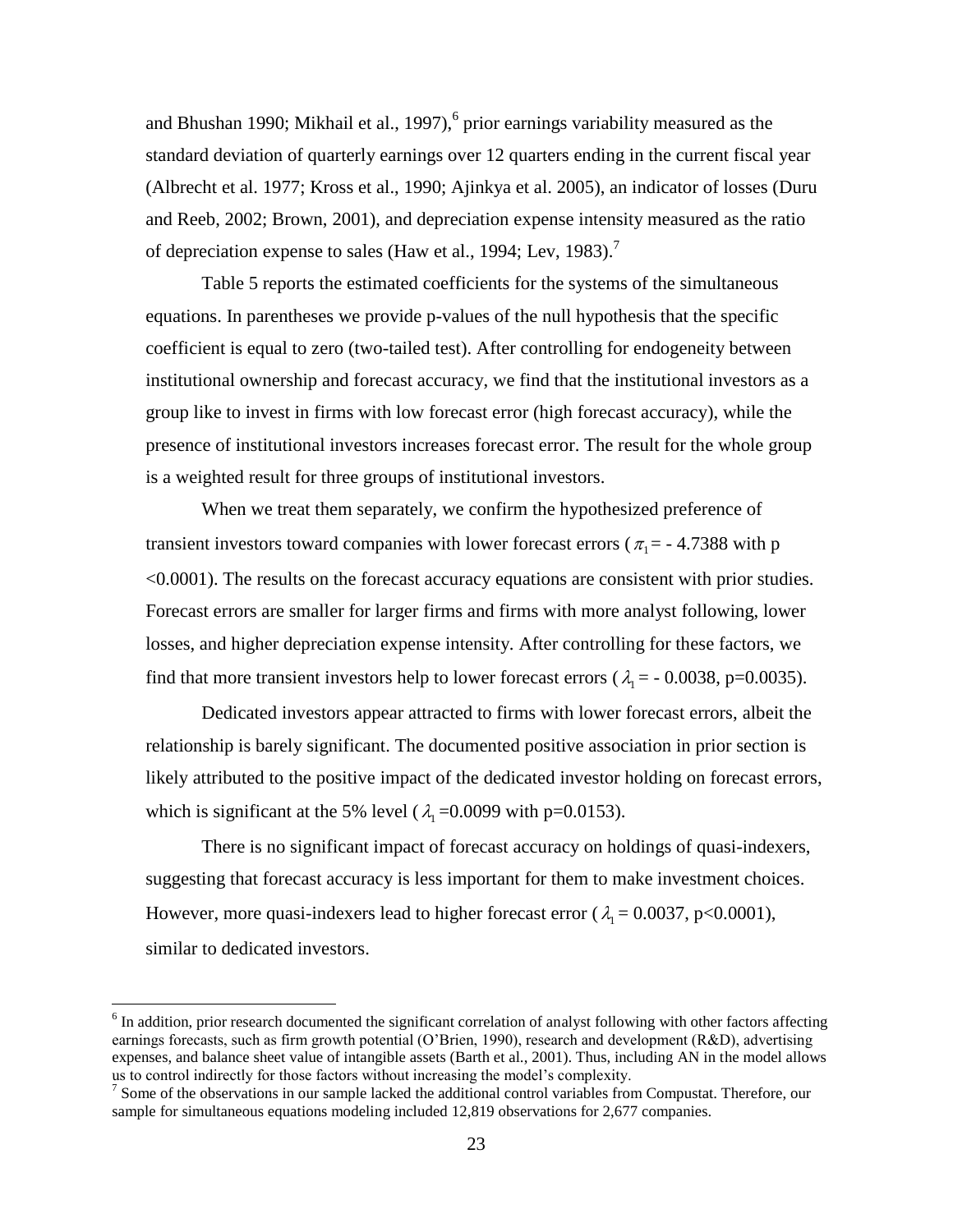### **Table 5. Endogeneity control: simultaneous estimation using 3-stage least squares**

**procedure.** This table reports the estimated coefficients for the systems of the simultaneous equations regarding the relationship between institutional ownership and analyst forecast accuracy. The sample includes 12 819 observations for 2677 firms. In parentheses we report p-values of the null hypotheses that the coefficient is equal to zero (two-tailed test). ∗∗∗, ∗∗, ∗ denote statistical significance at the 1%, 5%, and 10% levels, respectively.

|                    | System 1                       |                               | System 2                       |                                | System 3                 |                          | System 4                       |                                |
|--------------------|--------------------------------|-------------------------------|--------------------------------|--------------------------------|--------------------------|--------------------------|--------------------------------|--------------------------------|
|                    | TIO <sub>3</sub>               | <b>FERR</b>                   | <b>TRA</b>                     | <b>FERR</b>                    | <b>DED</b>               | <b>FERR</b>              | QIX                            | <b>FERR</b>                    |
| Intercept          | 25.334***<br>(<0.0001)         | $0.543***$<br>$(\leq 0.0001)$ | $-4.732*$<br>(0.0817)          | $0.530***$<br>$(\leq 0.0001)$  | 11.081***<br>(<0.0001)   | $0.476***$<br>(0.0007)   | 18.824***<br>(<0.0001)         | $0.548***$<br>$(\leq 0.0001)$  |
| <b>FERR</b>        | $-6.560***$<br>(<0.0001)       |                               | $-4.738***$<br>(<0.0001)       |                                | $-0.885*$<br>(0.0843)    |                          | $-1.056$<br>(0.1558)           |                                |
| <b>TIO</b>         |                                | $0.0016**$<br>(0.043)         |                                |                                |                          |                          |                                |                                |
| <b>TRA</b>         |                                |                               |                                | $-0.0038***$<br>(0.0035)       |                          |                          |                                |                                |
| <b>DED</b>         |                                |                               |                                |                                |                          | 0.0099**<br>(0.0153)     |                                |                                |
| QIX                |                                |                               |                                |                                |                          |                          |                                | $0.0037***$<br>$(\leq 0.0001)$ |
| Esize              | 3.101***<br>$(\leq 0.0001)$    | $-0.061***$<br>(<0.0001)      | 1.823***<br>(<0.0001)          | $-0.044***$<br>$(\leq 0.0001)$ | $-0.655***$<br>(<0.0001) | $-0.048***$<br>(<0.0001) | 1.952***<br>$(\leq 0.0001)$    | $-0.064***$<br>(<0.0001)       |
| Eliq               | $-0.485***$<br>(<0.0001)       |                               | $-0.248***$<br>$(\leq 0.0001)$ |                                | $-0.0014$<br>(0.9397)    |                          | $-0.231***$<br>$(\leq 0.0001)$ |                                |
| Turn               | $0.479***$<br>$(\leq 0.0001)$  |                               | $0.239***$<br>$(\leq 0.0001)$  |                                | 0.018<br>(0.1550)        |                          | $0.217***$<br>$(\leq 0.0001)$  |                                |
| Vol                | $-1.549***$<br>(<0.0001)       |                               | 1.069***<br>(<0.0001)          |                                | $-0.345***$<br>(<0.0001) |                          | $-2.359***$<br>(<0.0001)       |                                |
| Beta               | 4.041***<br>(<0.0001)          |                               | 1.349***<br>(<0.0001)          |                                | $-0.377**$<br>(0.0228)   |                          | 2.948***<br>(<0.0001)          |                                |
| Irisk              | $-251.58***$<br>(<0.0001)      |                               | 4.2711<br>(0.6631)             |                                | -47.994 ***<br>(<0.0001) |                          | $-195.792***$<br>(<0.0001)     |                                |
| MadjRet            | 0.175<br>(0.5427)              |                               | $0.892***$<br>(<0.0001)        |                                | $-0.381***$<br>(0.0045)  |                          | $-0.558***$<br>(0.0043)        |                                |
| Lev                | 0.027<br>(0.3258)              |                               | $-0.017$<br>(0.2163)           |                                | $0.061***$<br>(<0.0001)  |                          | $-0.015$<br>(0.4213)           |                                |
| Ep                 | $-0.002$<br>(0.6373)           |                               | 0.001<br>(0.5592)              |                                | $-0.002$<br>(0.2358)     |                          | $-0.001$<br>(0.8451)           |                                |
| An                 | $-0.179***$<br>$(\leq 0.0001)$ | $0.007***$<br>(<0.0001)       | $-0.236***$<br>(<0.0001)       | $0.007***$<br>(<0.0001)        | $0.101***$<br>(<0.0001)  | $0.007***$<br>(<0.0001)  | $-0.044*$<br>(0.0623)          | $0.007***$<br>(<0.0001)        |
| Earnvol            |                                | $-0.001$<br>(0.5034)          |                                | $-0.001$<br>(0.2466)           |                          | $-0.001$<br>(0.6595)     |                                | $-0.001$<br>(0.7001)           |
| DepInt             |                                | $-0.011***$<br>(<0.0001)      |                                | $-0.010***$<br>(<0.0001)       |                          | $-0.011***$<br>(<0.0001) |                                | $-0.011***$<br>(<0.0001)       |
| Loss               |                                | $0.561***$<br>(<0.0001)       |                                | $0.552***$<br>(<0.0001)        |                          | $0.568***$<br>(<0.0001)  |                                | $0.574***$<br>(<0.0001)        |
| Adj. R-<br>squared | 0.2339                         | 0.1728                        | 0.1749                         | 0.1726                         | 0.0287                   | 0.1704                   | 0.2891                         | 0.1726                         |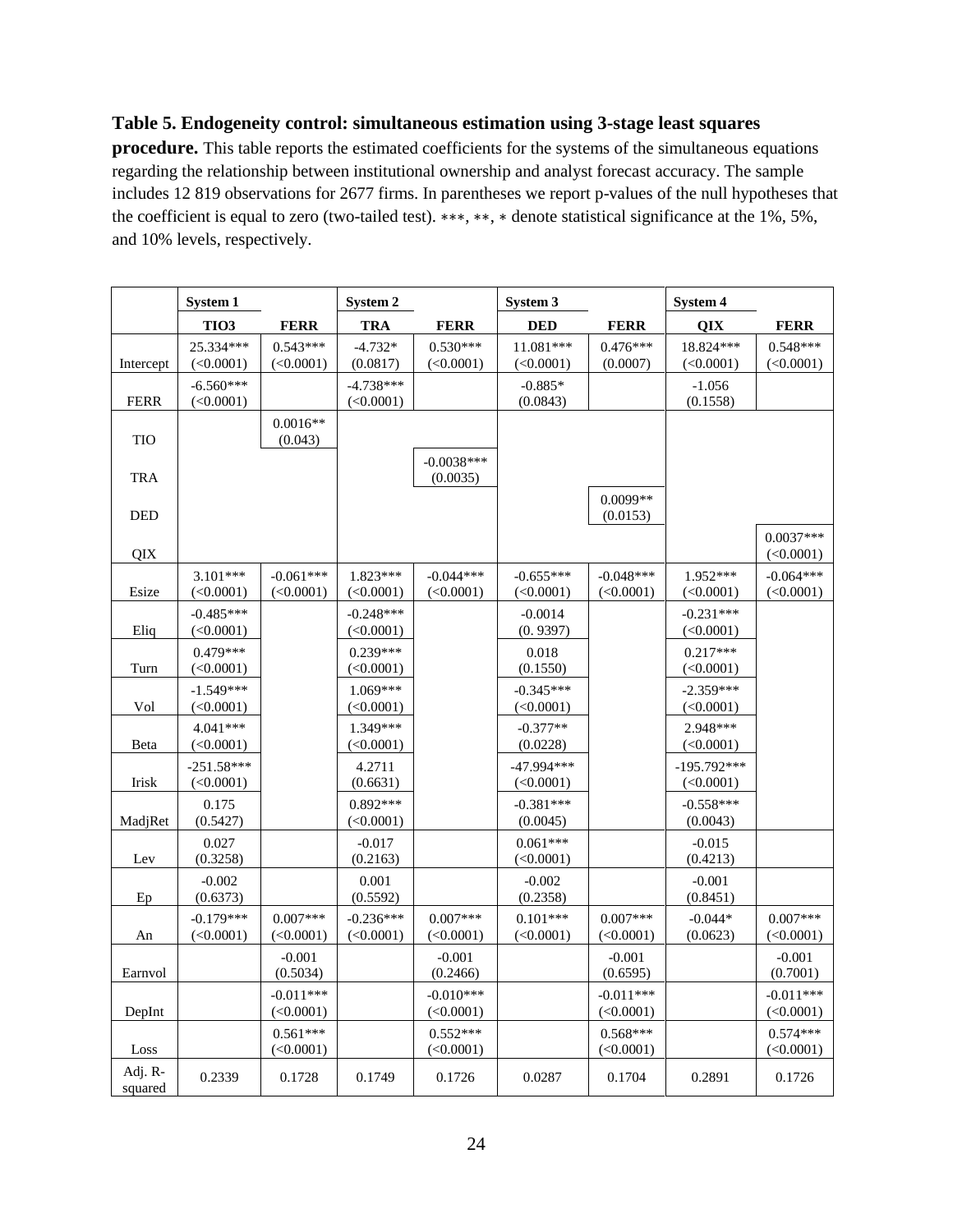Taken together, both transient and dedicated investors like an information environment with lower forecast errors, while quasi-indexers appear indifferent to analyst forecast errors. The presence of transient investors lead to lower forecast error, while the presence of both dedicated investors and quasi-indexers increases forecast error.

Consistent with the evidence in Table 3, our results also highlight different preferences of the various types institutional investors with respect to financial leverage. While transient investors and quasi-indexers appear to ignore this characteristic in their investment decisions, dedicated investors seem to invest more in companies with higher levels of debt ( $\pi$ <sub>8</sub>=0.0605, p<0.0001). Also, dedicated investors seem to invest more in smaller firms, while consistent with prior findings on institutional ownership, transient investors and quasi-indexers prefer bigger firms. We also find that stock liquidity and stock turnover explain investments by transient investors and quasi-indexers, but not by dedicated investors.

While our model explains approximately 17.5 % of variance in levels of transient investors and 28.9% of variance in levels of quasi-indexers, the model explains roughly only 2.9% of variance in levels of dedicated investors. This finding highlights the uniqueness of the investment strategy of dedicated investors and warrants further investigation.

We also conduct several robustness checks to address the endogeneity issues. Since many variables affect institutional ownership but not forecast accuracy and vice versa, our model is "overidentified". We check robustness of our findings with 2SLS estimates which is a single equation estimation method. The results are similar. We also re-estimate our model by excluding insignificant variables in both equations. Our results remain qualitatively the same. Similar to Wang and Zhang (2009), we also run year-byyear estimates for the system of simultaneous equations. We then apply Fama-MacBeth procedure to obtain the time-series average of estimated coefficients and to obtain the simple t-test that coefficients are different from zero. Our results with respect to our variables of interest are qualitatively identical.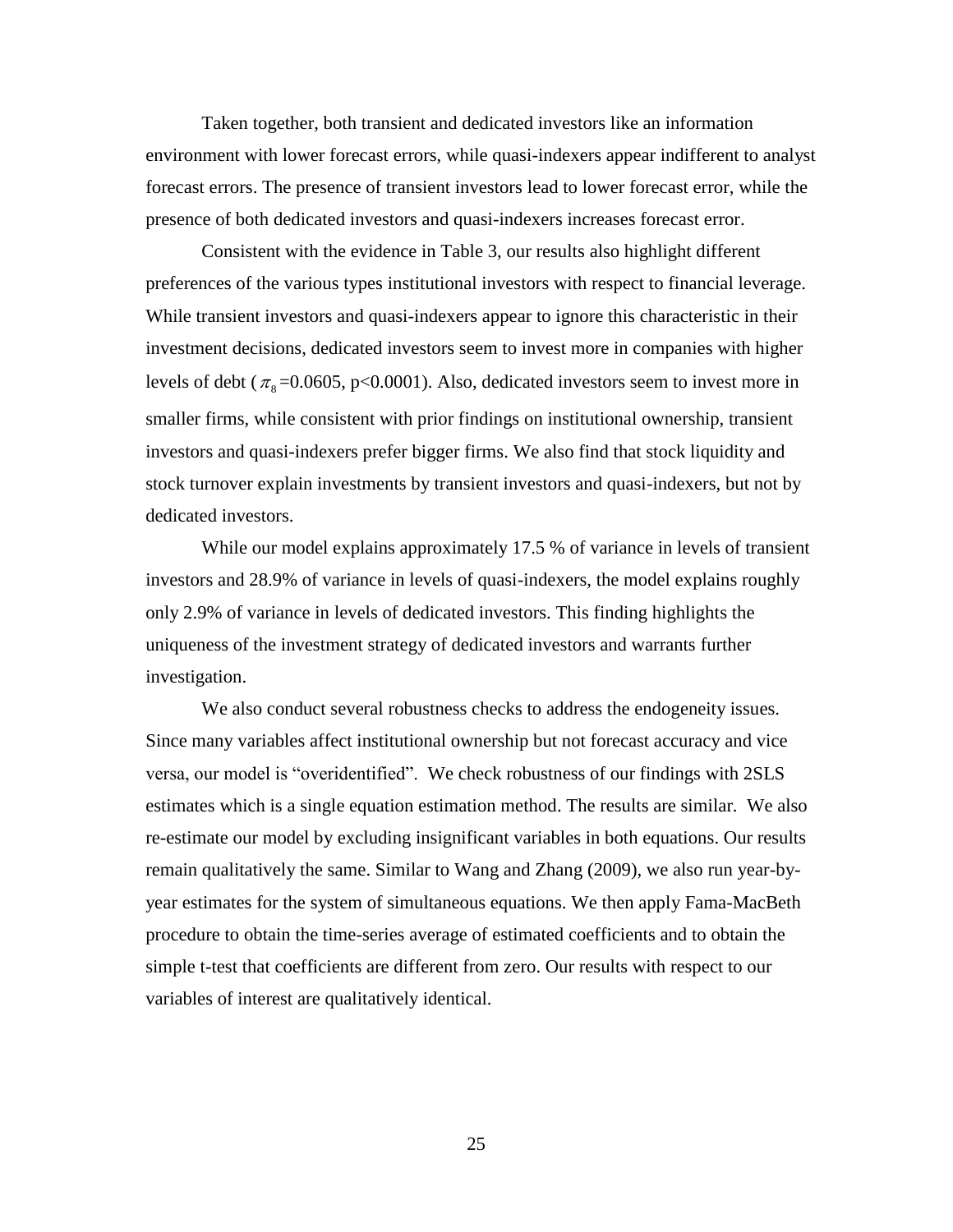### **6. Concluding Remarks**

In this study, we examine the association between analyst earnings forecast error and institutional ownership, measured separately for different groups of institutional investors (transient, dedicated, and quasi-indexers). To account for the endogeneity issue, we conduct a simultaneous equations analysis on their association. Understanding the relation between investment choices and information environment characteristics is important because it speaks directly to the question of whether and how accounting matters to users.

Consistent with our hypothesis, we find that transient investors are indeed drawn to companies with lower forecast errors and increase their holdings when the forecast error decreases. Moreover, a higher percentage of transient investors leads to lower forecast error.

Dedicated investors appear to like investing firms with lower analyst forecast error, and the forecast error does not impact *levels* of ownership by quasi-indexers. Interestingly, ownership by dedicated investors and quasi-indexers leads to increases in earnings forecast errors. Our results are consistent with prior findings (e.g., Ajinkya et al., 2005; Wang and Zhang, 2009; and Porter, 1992) that, in certain conditions, institutions exercise their control over corporate management to achieve exclusive self-serving benefits and to suppress the information access of other capital providers.

Finally, we report that the various types of institutional investors demonstrate different preferences toward other basic corporate characteristics, such as company size, leverage, and stock turnover. Thus, the factors documented by prior studies as determinants of institutional ownership, such as stock liquidity and stock turnover, explain investments by transient investors and quasi-indexers, but not by dedicated investors. Also, while transient investors and quasi-indexers prefer larger companies and are insensitive to the leverage of those firms as prior studies have suggested, dedicated investors seem to invest in smaller and higher leveraged companies.

Overall, our empirical evidence confirms the heterogeneity of investment interests among transient investors, dedicated investors, and quasi-indexers, including differential attention to analyst earnings forecast accuracy. Therefore, we join prior researchers in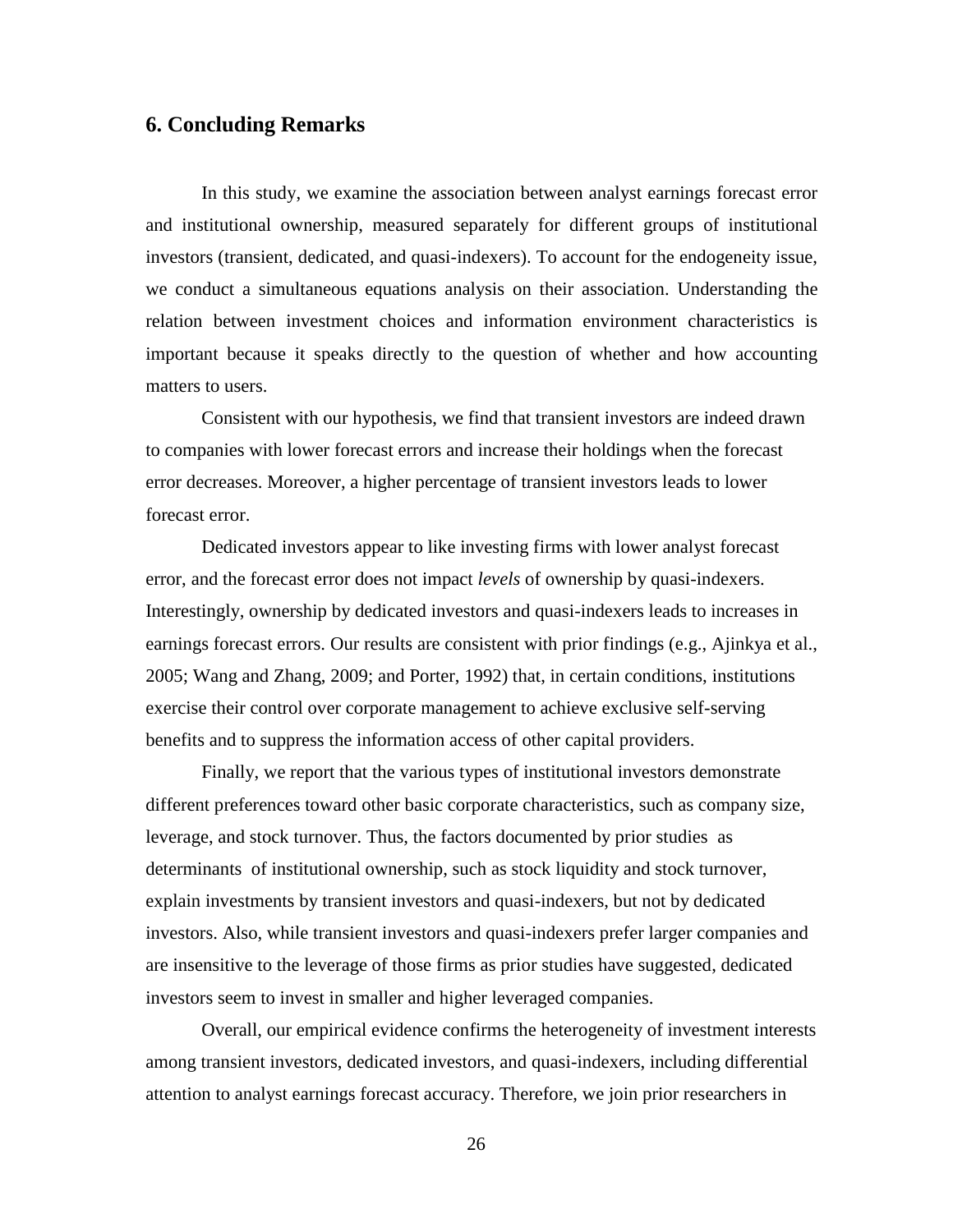their call to adjust for investors' heterogeneity in research models rather than to cast institutional investors as a homogeneous group. Different types of institutional investors are often driven by opposite factors and may have opposite impacts on a variety of financial variables.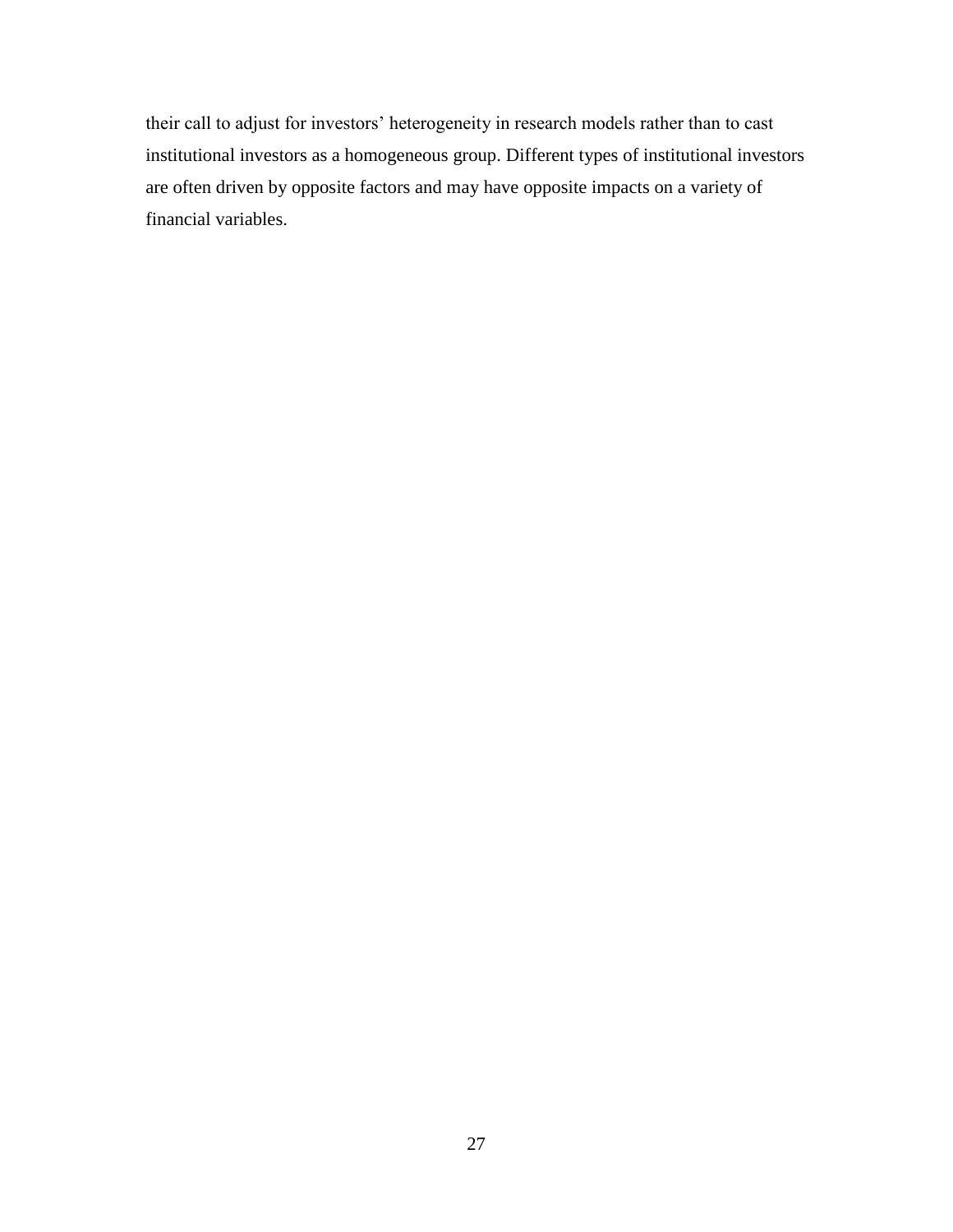### **References:**

- Ackert, L. F. and G. Athanassakos 2001. Visibility, institutional preferences, and agency considerations. *Journal of Psychology and Financial Markets,* 2 (4): 201-209.
- Ackert, L. F., and G. Athanassakos 2003. A simultaneous equations analysis of analysts' forecast bias, analyst following, and institutional ownership. *Journal of Business Finance and Accounting,* 30 (7/8): 1017-1041.
- Albrecht, W. S., O. Johnson, L. L. Lookabill and D. J. H. Watson 1977. A comparison of the accuracy of corporate and security analysts' forecasts of earnings: a comment. *The Accounting Review*, 52 (2): 736-740.
- An, H. and T. Zhang 2013, Stock price synchronicity, crash risk, and institutional investors, *Journal of Corporate Finance*, Volume 21, June, Pages 1–15.
- Ashbaugh-Skaife, H., D. W. Collins, W. R. Kinney Jr. 2007. The discovery and reporting of internal control deficiencies prior to SOX-mandated audits. *Journal of Accounting and Economics*, 44 (1/2): 166-192.
- Ajinkya, B., S. Bhojraj, and P. Sengupta. 2005. The association between outside directors, institutional investors and the properties of management earnings forecasts. *Journal of Accounting Research*, 43 (3): 343-376.
- Badrinath, S. G., G. D. Gay, and J. R. Kale 1989. Patterns of institutional investment, prudence and the managerial "safety-net" hypothesis. *Journal of Risk & Insurance,* 56 (4): 605-629.
- Bhushan, R. 1989. Firm characteristics and analysts following. *Journal of Accounting and Economics* 11 (July): 255-74.
- Bhojraj, S., Sengupta, P. 2003. Effect of corporate governance on bond ratings and yields: the role of institutional investors and outside directors. *Journal of Business*, 76 (3), 455–475.
- Brown, L. D. 1997. Analyst forecasting errors: additional evidence. *Financial Analysts Journal* 53 (November/December): 81-88.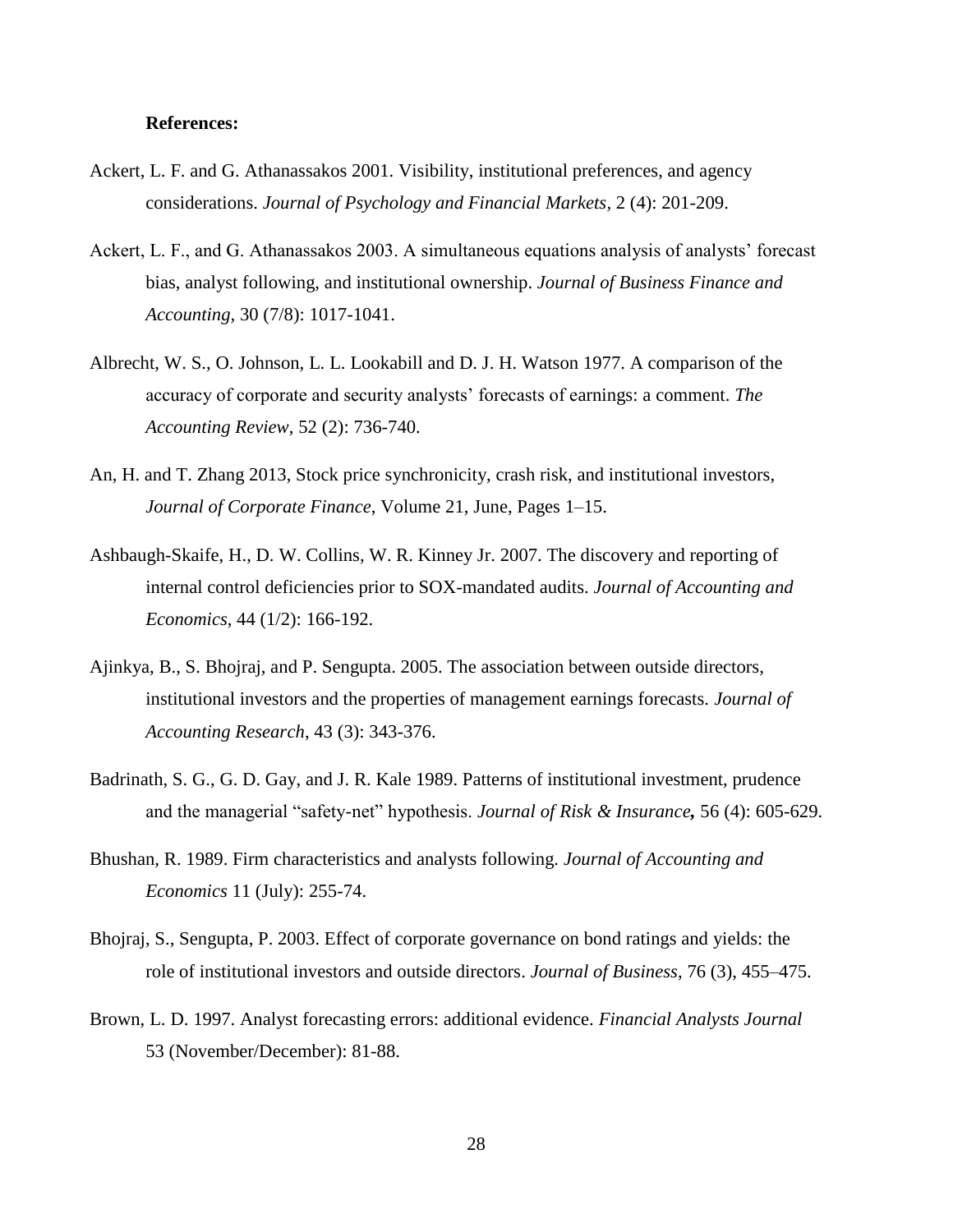- Brown, L. 2001. A temporal analysis of earnings surprises: profits versus losses. *Journal of Accounting Research* 39 (September): 221-242.
- Brown, L. D. and M. L. Caylor, 2005. A temporal analysis of quarterly earnings thresholds: propensities and valuation consequences. *The Accounting Review*, 80 (2): 423-440.
- Bushee, B. J., 1998. The influence of institutional investors on myopic R&D investment behavior*. The Accounting Review* 73: 305-333.
- Bushee, B. J. 2001. Do institutional investors prefer near-term earnings over long-run value? *Contemporary Accounting Research* 18 (2): 207-246.
- Bushee, B. J., M. E. Carter, and J. Gerakos, 2007. Institutional investor preferences for corporate governance mechanisms. SSRN paper.
- Bushee, B. J. and C. F. Noe, 2000. Corporate disclosure practices, institutional investors, and stock return volatility. *Journal of Accounting Research* 38 (3): 171-202.
- Chen, X., Harford, J. and K. Li, 2007. Monitoring: Which institutions matter? *Journal of Financial Economics* 86 (2): 279-305.
- Chowdhury, S. D. and J. M. Geringer, 2001. Institutional ownership, strategic choices and corporate efficiency: evidence from Japan. *Journal of Management Studies*, 38 (2): 271- 291.
- Cummins, J. D., J. Percival, R. Westerfield, and J. G. Ramage, 1980. Effects of ERISA on the Investment Policies of Private Pension Plans: Survey Evidence. *Journal of Risk and Insurance*, 47: 447-476.
- Cummins, J. David, and Randolf Westerfield, 1981. Patterns of Concentration in Private Pension Plan Common Stock Portfolios since ERISA. *Journal of Risk and Insurance*, 48: 201- 219.
- D'Souza, J., K. Ramesh, and M. Shen 2007. The interdependence between institutional investor stock ownership and information dissemination by capital market data aggregators. Working paper. SSRN.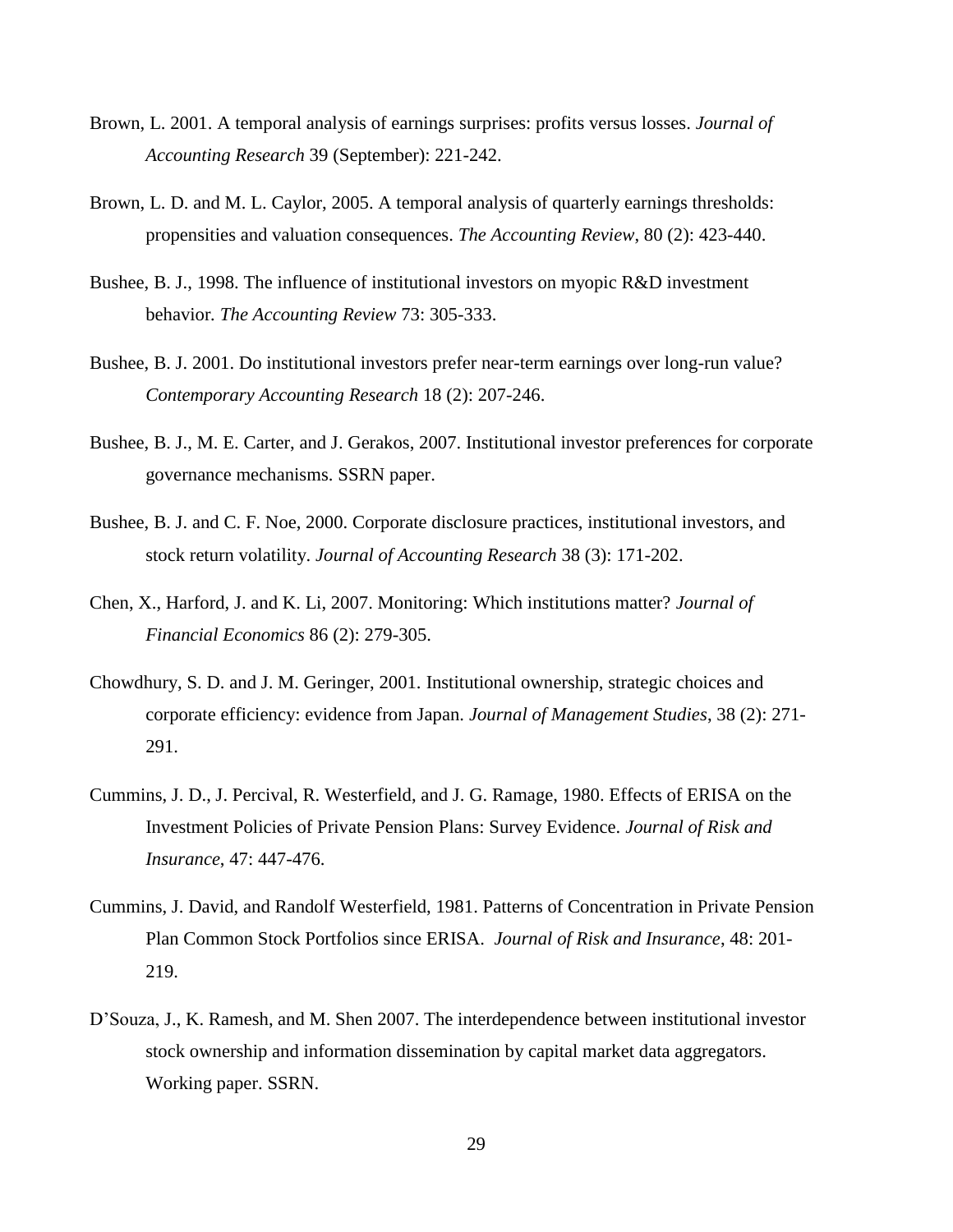- Diamond D. and R. Verrecchia, 1991. Disclosure, liquidity, and the cost of capital. *Journal of Finance* 66 (September): 1325-1355.
- Duru, A., and D. M. Reeb. 2002. International diversification and analysts' forecast accuracy and bias. *The Accounting Review* 77 (April): 415-433.
- Elliott, W. B., S. D. Krische and M. E. Peecher. 2009. Expected mispricing: the joint influence of accounting transparency and investor base. AAA 2009 Financial Accounting and Reporting paper.
- Falkenstein, F.1996. Preferences for stock characteristics as revealed by mutual fund portfolio holdings. *Journal of Finance* 51 (March): 111-135.
- Frankel, R., S. P. Kothari, and J. Weber. 2006. Determinants of the informativeness of analyst research. *Journal of Accounting and Economics*, 41 (1/2): 29-54.
- Gompers, P. A. and A. Metrick. 2001. Institutional investors and equity prices. *Quarterly Journal of Economics*, 116 (1): 229-259.
- Graham J. R., C. R. Campbell, R. Harvey, and S. Rajgopal. 2005. The economic implications of corporate financial reporting. *Journal of Accounting and Economics*, 40 (1/3): 3-73.
- Haw, I., K. Jung, and W. Ruland. 1994. The accuracy of financial analysts' forecasts after mergers. *Journal of Accounting, Auditing and Finance* 9 (Summer): 465-486.
- Hutchins, H. R. 1994. Annual reports: earning surprising respect from institutional investors. *Public Relations Review* 20 (4): 309-317.
- Kasznik, R. and M. F. McNichols, 2002. Does Meeting Earnings Expectations Matter? Evidence from Analyst Forecast Revisions and Share Prices. *Journal of Accounting Research*, 40 (3): 727-759.
- Koh, P., 2007. Institutional investor type, earnings management and benchmark beaters, *Journal of Accounting and Public Policy*, 26 (3), 267–299.
- Kross, W., B. Ro, and D. Schroeder, 1990. Earnings Expectations: The analysts' information advantage. *The Accounting Review* 65 (2): 461-476.